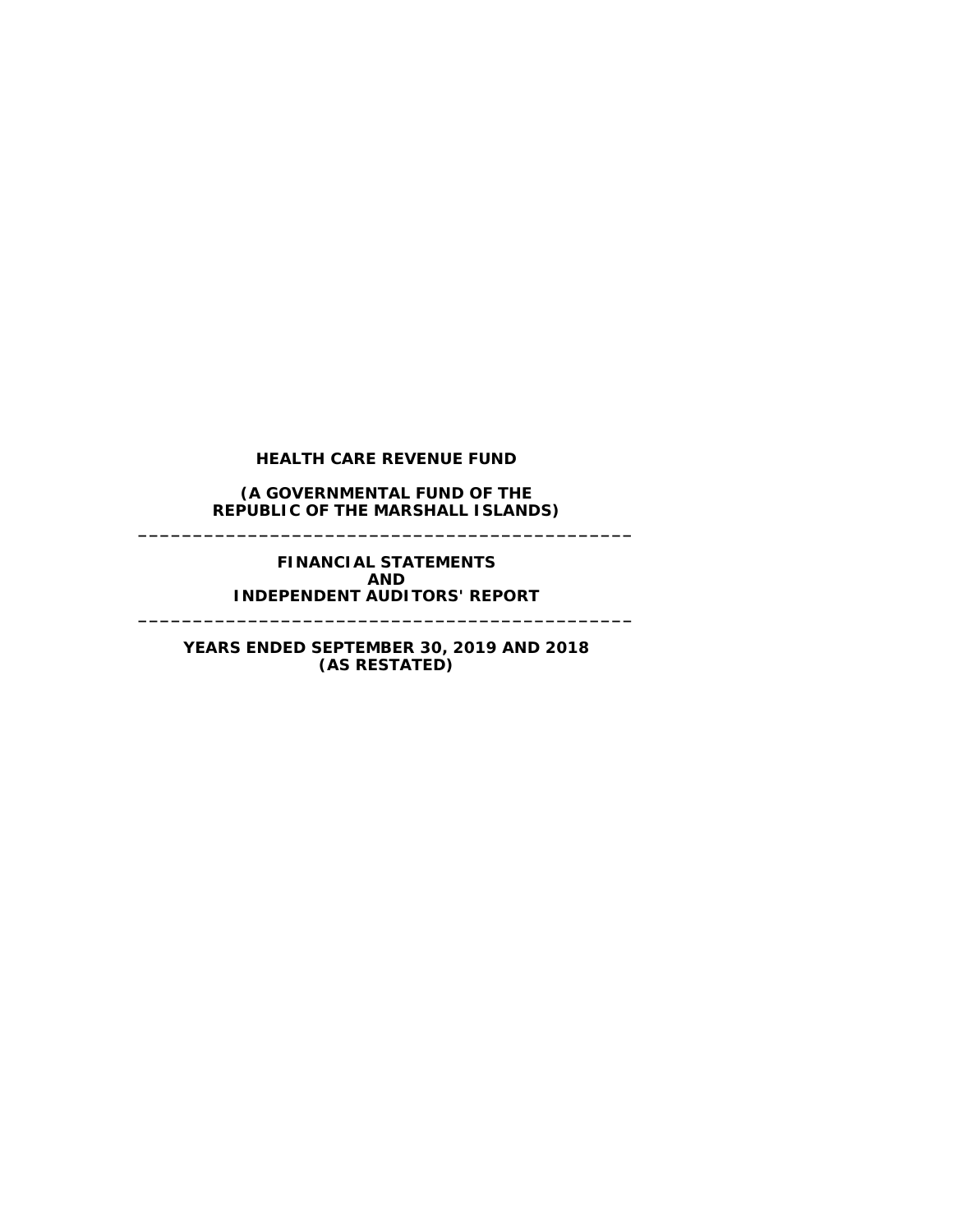# Years Ended September 30, 2019 and 2018 Table of Contents

|     |                                                                                                                                                                                                         | <u>Page No.</u> |
|-----|---------------------------------------------------------------------------------------------------------------------------------------------------------------------------------------------------------|-----------------|
| Ι.  | INDEPENDENT AUDITORS' REPORT                                                                                                                                                                            |                 |
|     |                                                                                                                                                                                                         |                 |
| Н.  | <b>FINANCIAL STATEMENTS:</b>                                                                                                                                                                            |                 |
|     | <b>Balance Sheets</b>                                                                                                                                                                                   | 3               |
|     | Statements of Revenues, Expenditures and Changes in Fund Balance                                                                                                                                        | 4               |
|     | Notes to Financial Statements                                                                                                                                                                           | 5               |
| HL. | INDEPENDENT AUDITORS' REPORT ON COMPLIANCE WITH<br>LAWS AND REGULATIONS<br>Independent Auditors' Report on Internal Control Over Financial<br>Reporting and on Compliance and Other Matters Based on an |                 |
|     | Audit of Financial Statements Performed in Accordance with<br>Government Auditing Standards                                                                                                             | 11              |
|     | Schedule of Findings and Responses                                                                                                                                                                      | 13              |
|     | Corrective Action Plan                                                                                                                                                                                  | 18              |
|     | Unresolved Prior Year Findings                                                                                                                                                                          | 19              |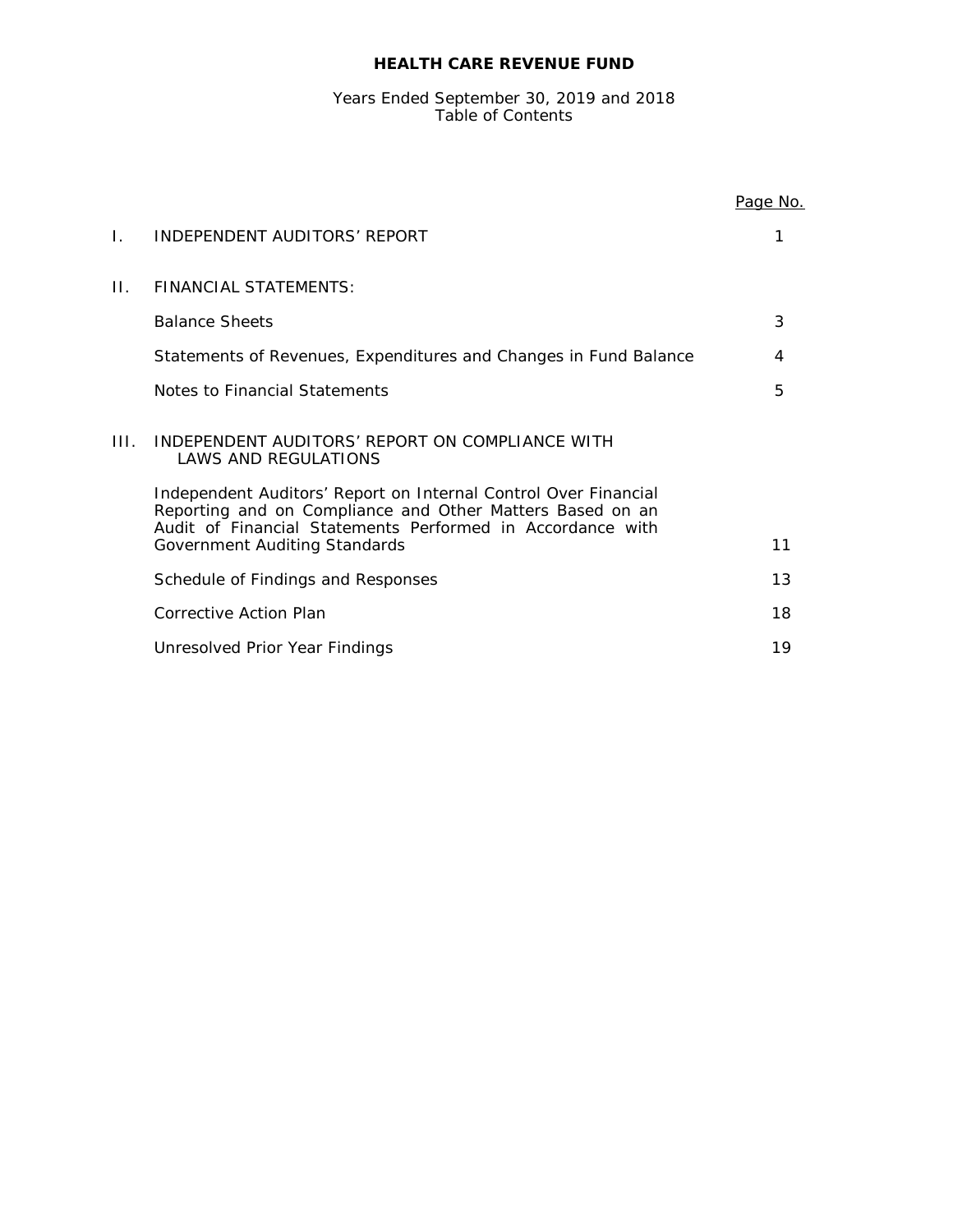# Deloitte.

Deloitte & Touche LLP 361 South Marine Corps Drive Tamuning, GU 96913-3973 USA

Tel: +1 (671) 646-3884 Fax: +1 (671) 649-4265

www.deloitte.com

# **INDEPENDENT AUDITORS' REPORT**

Honorable Bruce Bilimon Minister of Health and Human Services Republic of the Marshall Islands:

# **Report on the Financial Statements**

We have audited the accompanying financial statements of the Health Care Revenue Fund, a governmental fund of the Republic of the Marshall Islands, which comprise the balance sheets as of September 30, 2019 and 2018, and the related statements of revenues, expenditures, and changes in fund balance for the years then ended, and the related notes to the financial statements.

# *Management's Responsibility for the Financial Statements*

Management is responsible for the preparation and fair presentation of these financial statements in accordance with accounting principles generally accepted in the United States of America; this includes the design, implementation, and maintenance of internal control relevant to the preparation and fair presentation of financial statements that are free from material misstatement, whether due to fraud or error.

#### *Auditors' Responsibility*

Our responsibility is to express an opinion on these financial statements based on our audits. We conducted our audits in accordance with auditing standards generally accepted in the United States of America and the standards applicable to financial audits contained in *Government Auditing Standards*, issued by the Comptroller General of the United States. Those standards require that we plan and perform the audit to obtain reasonable assurance about whether the financial statements are free from material misstatement.

An audit involves performing procedures to obtain audit evidence about the amounts and disclosures in the financial statements. The procedures selected depend on the auditor's judgment, including the assessment of the risks of material misstatement of the financial statements, whether due to fraud or error. In making those risk assessments, the auditor considers internal control relevant to the entity's preparation and fair presentation of the financial statements in order to design audit procedures that are appropriate in the circumstances, but not for the purpose of expressing an opinion on the effectiveness of the entity's internal control. Accordingly, we express no such opinion. An audit also includes evaluating the appropriateness of accounting policies used and the reasonableness of significant accounting estimates made by management, as well as evaluating the overall presentation of the financial statements.

We believe that the audit evidence we have obtained is sufficient and appropriate to provide a basis for our audit opinion.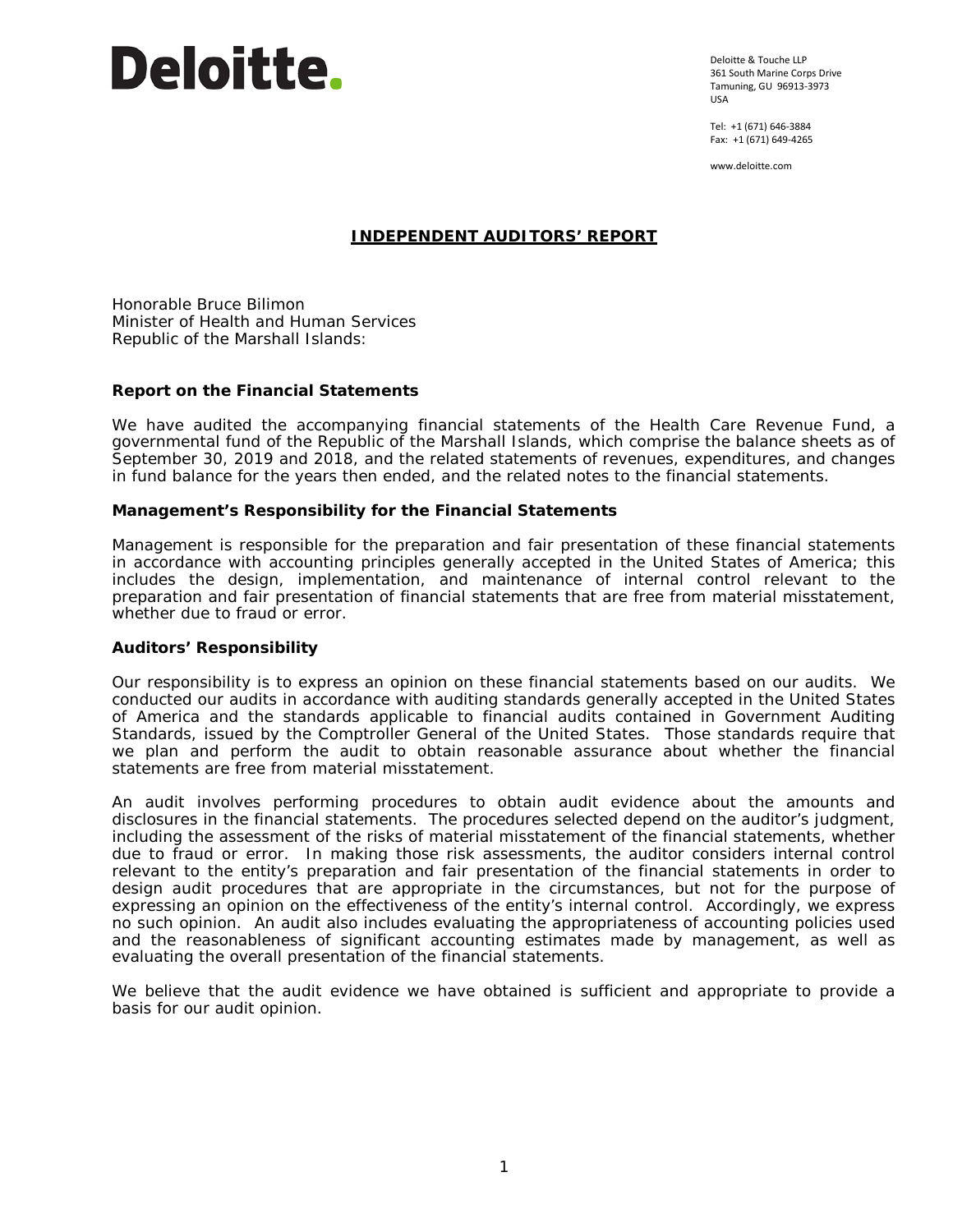# **Deloitte.**

# *Opinion*

In our opinion, the financial statements referred to above present fairly, in all material respects, the financial position of the Health Care Revenue Fund as of September 30, 2019 and 2018, and the results of its operations for the years then ended in accordance with accounting principles generally accepted in the United States of America.

# *Emphasis-of-Matters*

# *Reporting Entity*

As discussed in Note 1 to the financial statements, the financial statements referred to above present only the Health Care Revenue Fund and are not intended to present fairly the financial position and results of operations of the Republic of the Marshall Islands in conformity with accounting principles generally accepted in the United States of America.

#### *COVID-19*

As discussed in Note 6 to the financial statements, the HCRF has determined that the COVID-19 pandemic may negatively impact its operations through increased levels of expenditures for medical supplies and equipment. The HCRF is unable to reasonably estimate its ultimate financial impact.

#### *Restatement*

As discussed in Note 7 to the financial statements, the 2018 financial statements have been restated to correct an error.

Our opinion is not modified with respect to these matters.

#### *Other Matters*

#### *Required Supplementary Information:*

Management has omitted the Management's Discussion and Analysis that accounting principles generally accepted in the United States of America requires to be presented to supplement the basic financial statements. Such missing information, although not a part of the basic financial statements, is required by the Governmental Accounting Standards Board who considers it to be an essential part of financial reporting for placing the basic financial statements in an appropriate operational, economic, or historical context. Our opinion on the basic financial statements is not affected by this missing information.

#### **Other Reporting Required by** *Government Auditing Standards*

In accordance with *Government Auditing Standards*, we have also issued our report dated June 16, 2020, on our consideration of the Health Care Revenue Fund's internal control over financial reporting and on our tests of its compliance with certain provisions of laws, regulations, contracts, and grant agreements and other matters. The purpose of that report is solely to describe the scope of our testing of internal control over financial reporting and compliance and the results of that testing, and not to provide an opinion on the effectiveness of the Health Care Revenue Fund's internal control over financial reporting or on compliance. That report is an integral part of an audit performed in accordance with *Government Auditing Standards* in considering the Health Care Revenue Fund's internal control over financial reporting and compliance.

deloit Nache LLF

June 16, 2020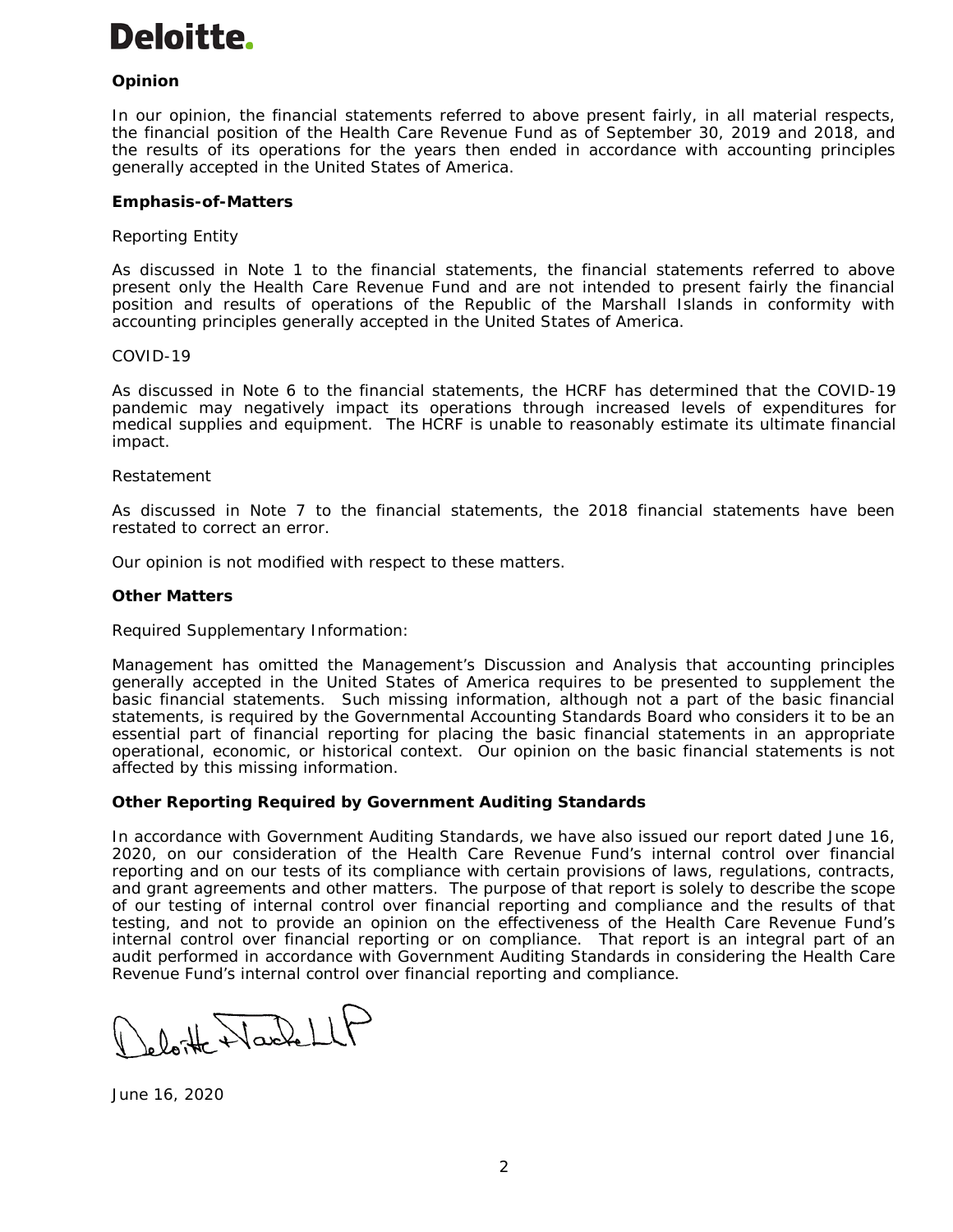# Balance Sheets September 30, 2019 and 2018

|                                                                                                                         |                                               | 2018                                         |
|-------------------------------------------------------------------------------------------------------------------------|-----------------------------------------------|----------------------------------------------|
|                                                                                                                         | 2019                                          | (As Restated)                                |
| <b>ASSETS</b>                                                                                                           |                                               |                                              |
| Cash                                                                                                                    | 2,011,718<br>\$                               | 1,547,347<br>\$                              |
| Receivables:<br>Patients<br><b>Affiliates</b><br>Employees<br>Other                                                     | 6,193,251<br>76,030<br>110,077<br>72,929      | 6,091,313<br>59,431<br>69,045<br>44,815      |
| Less allowance for doubtful accounts                                                                                    | 6,452,287<br>(6, 392, 891)                    | 6,264,604<br>(6, 205, 173)                   |
| Prepayments                                                                                                             | 59,396<br>119,168                             | 59,431<br>54,634                             |
| <b>Total assets</b>                                                                                                     | 2,190,282<br>\$                               | \$<br>1,661,412                              |
| <b>LIABILITIES AND FUND BALANCE</b>                                                                                     |                                               |                                              |
| Liabilities:<br>Accounts payable<br>Other liabilities and accruals<br>Payable to affiliates<br><b>Total liabilities</b> | 586,539<br>\$<br>25,015<br>160,296<br>771,850 | \$<br>433,292<br>51,322<br>17,845<br>502,459 |
| Contingencies                                                                                                           |                                               |                                              |
| Fund balance:<br>Non-spendable:<br>Inventory and prepaid amounts<br>Committed for:<br><b>Health services</b>            | 119,168<br>1,299,264                          | 54,634<br>1,104,319                          |
| Total fund balance                                                                                                      | 1,418,432                                     | 1,158,953                                    |
| Total liabilities and fund balance                                                                                      | 2,190,282<br>\$                               | 1,661,412<br>\$                              |

See accompanying notes to financial statements.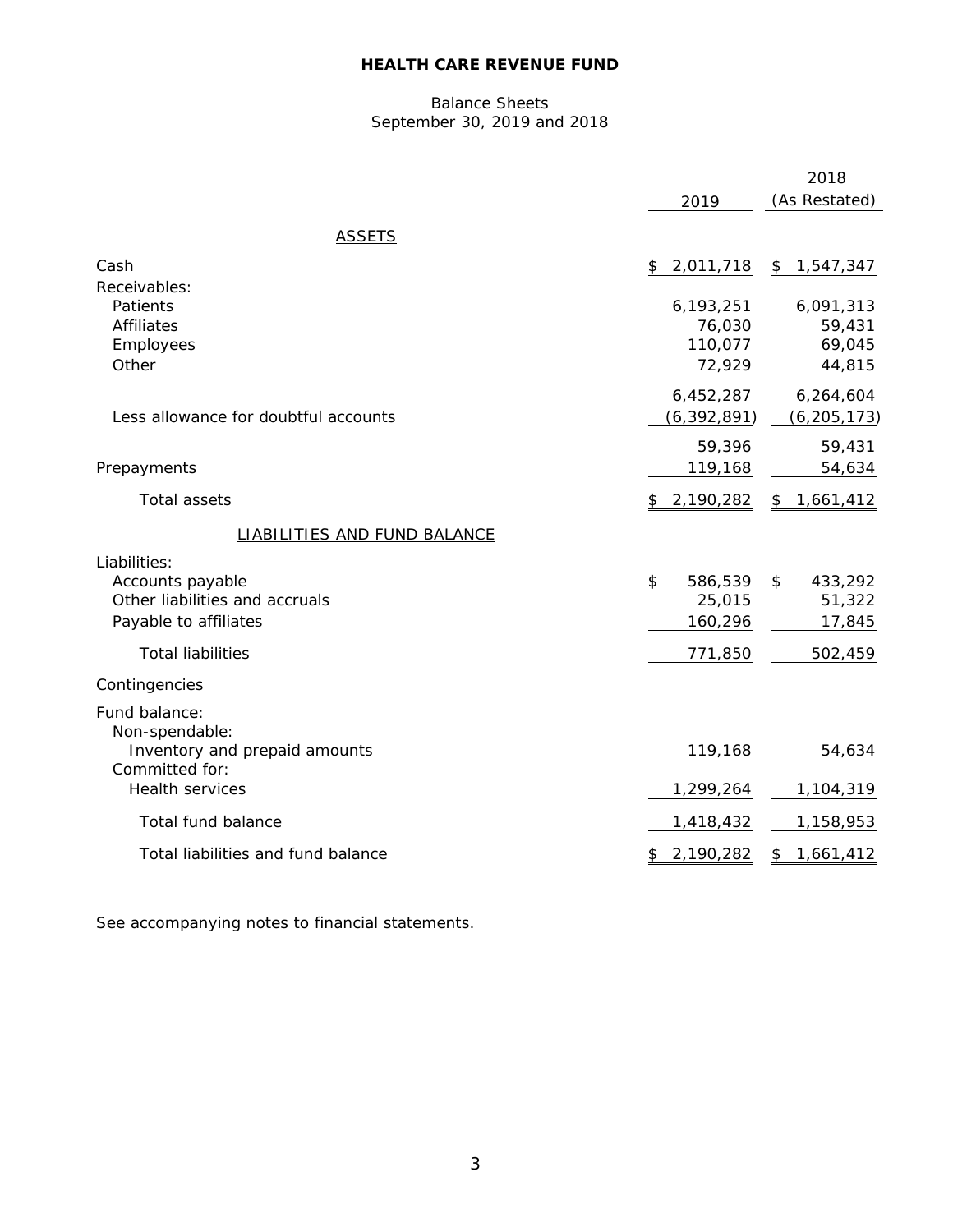# Statements of Revenues, Expenditures, and Changes in Fund Balance Year Ended September 30, 2019 and 2018

|                                                           | 2019               | 2018            |
|-----------------------------------------------------------|--------------------|-----------------|
| Revenues:                                                 |                    |                 |
| Hospital charges                                          | \$<br>431,863      | \$<br>379,764   |
| Grants                                                    | 373,862            | 388,153         |
| Other                                                     | 95,561             | 105,090         |
| Total revenues                                            | 901,286            | 873,007         |
| Expenditures:                                             |                    |                 |
| Medical and laboratory supplies                           | 1,221,728          | 829,011         |
| Pharmaceutical                                            | 971,878            | 2,150,892       |
| Laboratory fees                                           | 137,291            | 106,023         |
| Hospital equipment                                        | 127,964            | 359,470         |
| Freight and delivery                                      | 29,716             | 21,009          |
| Professional and consulting fees<br>Administrative:       | 9,866              | 37,466          |
| Salaries and wages                                        | 176,567            | 169,409         |
| Travel                                                    | 91,146             | 36,033          |
| Provision for bad debts                                   | 84,271             | 105,641         |
| Supplies                                                  | 33,546             | 9,868           |
| Foodstuffs                                                | 28,056             | 24,663          |
| Rentals                                                   | 20,870             | 1,950           |
| Printing and reproduction                                 | 16,359             | 17,679          |
| Communications                                            | 14,965             | 9,437           |
| Equipment                                                 | 10,352             | 674             |
| POL                                                       | 9,141              | 2,854           |
| Training                                                  | 7,564              | 11,264          |
| Other administrative costs                                | 31,634             | 29,305          |
| Total expenditures                                        | 3,022,914          | 3,922,648       |
| Deficiency of revenues under expenditures                 | <u>(2,121,628)</u> | (3,049,641)     |
| Other financing sources (uses):                           |                    |                 |
| Transfer in from the Marshall Islands Health Fund         | 2,521,446          | 862,052         |
| Transfer out to RepMar's General Fund                     | (140, 339)         |                 |
| Total other financing sources (uses), net                 | 2,381,107          | 862,052         |
| Net change in fund balance                                | 259,479            | (2, 187, 589)   |
| Fund balance at beginning of year, as previously reported | 1,158,953          | 3,530,673       |
| Restatement (Note 7)                                      |                    | (184, 131)      |
| Fund balance at beginning of year, as restated            | 1,158,953          | 3,346,542       |
| Fund balance at end of year                               | \$<br>1,418,432    | \$<br>1,158,953 |

See accompanying notes to financial statements.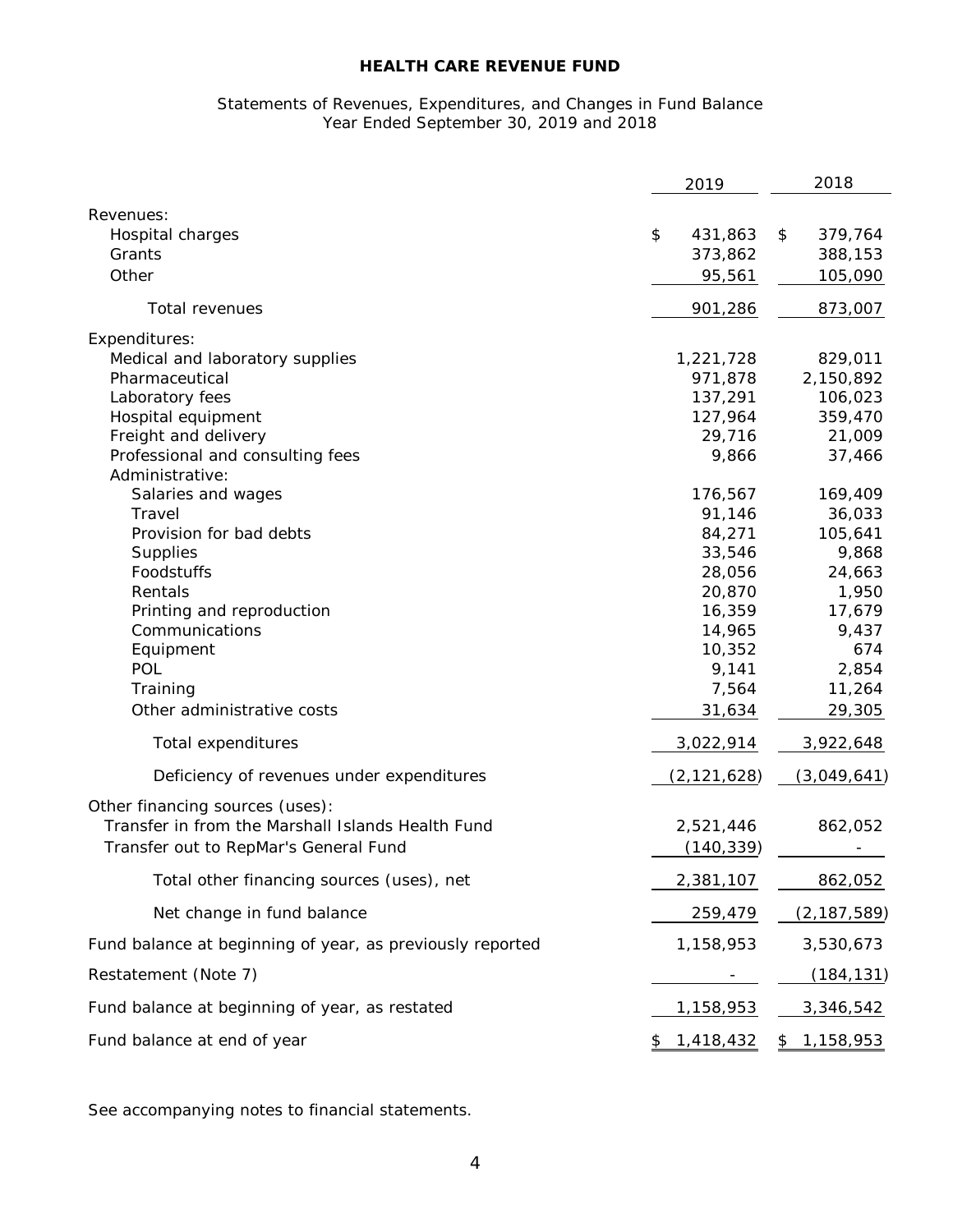Notes to Financial Statements September 30, 2019 and 2018

#### (1) Reporting Entity

The Health Care Revenue Fund (HCRF), a governmental fund of the Republic of the Marshall Islands (RepMar), was established pursuant to the Health Care Revenue Fund Act of 1989, as amended, to facilitate the purchase of drugs, medical and dental supplies, hospital equipment, and for the provision and administration of other health services. The Marshall Islands Health Fund (MIHF), a governmental fund of RepMar, was established pursuant to the Marshall Islands Health Fund Act of 2002, as amended, to provide, pay, or reimburse all or a determined portion of the cost of basic health care obtained at a local health care facility, as an approved off-island medical referral, or as emergency off-island medical care. The MIHF includes the operations of the Basic Health Benefits Plan. Administration, control and management of both the HCRF and the MIHF is the responsibility of the Secretary of RepMar's Ministry of Health and Human Services (MOHHS). The MIHF's enabling legislation requires that 55% of contributions collected by the Basic Health Benefits Plan be transferred, on a quarterly basis, to the HCRF. The 55% distribution is to be made after deducting the 10% costs associated with the administration of the MIHF. On February 26, 2018, the HCRF's enabling legislation was amended to authorize the Health Services Board to modify the 55% distribution, as necessary.

The accompanying financial statements relate solely to those accounting records maintained by the HCRF, and do not incorporate any accounts related to the MIHF, RepMar's Ministry of Health and Human Services, or any other departments or agencies of RepMar that may be accounted for by RepMar's Treasury. The HCRF is considered to be a blended component unit (special revenue fund) of RepMar.

#### (2) Summary of Significant Accounting Policies

The accompanying financial statements have been prepared in accordance with accounting principles generally accepted in the United States of America (GAAP) as applied to governmental units. The Governmental Accounting Standards Board (GASB) is the recognized standard-setting body for establishing governmental accounting and financial reporting principles. The more significant of the HCRF's accounting policies are described below.

#### Measurement Focus and Basis of Accounting

The HCRF reports its financial position and the results of operations in one governmental fund. A fund is a separate accounting entity with a self-balancing set of accounts. They are concerned only with the measurement of financial position and are not involved with measurement of results of operations. Fund accounting is designed to demonstrate legal compliance and to aid financial management by segregating transactions related to certain government functions or activities. Governmental funds are used to account for all or most of a government's general activities, including the collection and disbursement of earmarked monies (special revenue funds).

#### Basis of Presentation

The accounting and financial reporting treatment applied to a fund is determined by its measurement focus. All governmental funds are accounted for using a current financial resources measurement focus. With this measurement focus, only current assets and current liabilities generally are included in the balance sheet. Operating statements of these funds present increases (i.e., revenues and other financing sources) and decreases (i.e., expenditures and other financing uses) in fund balance.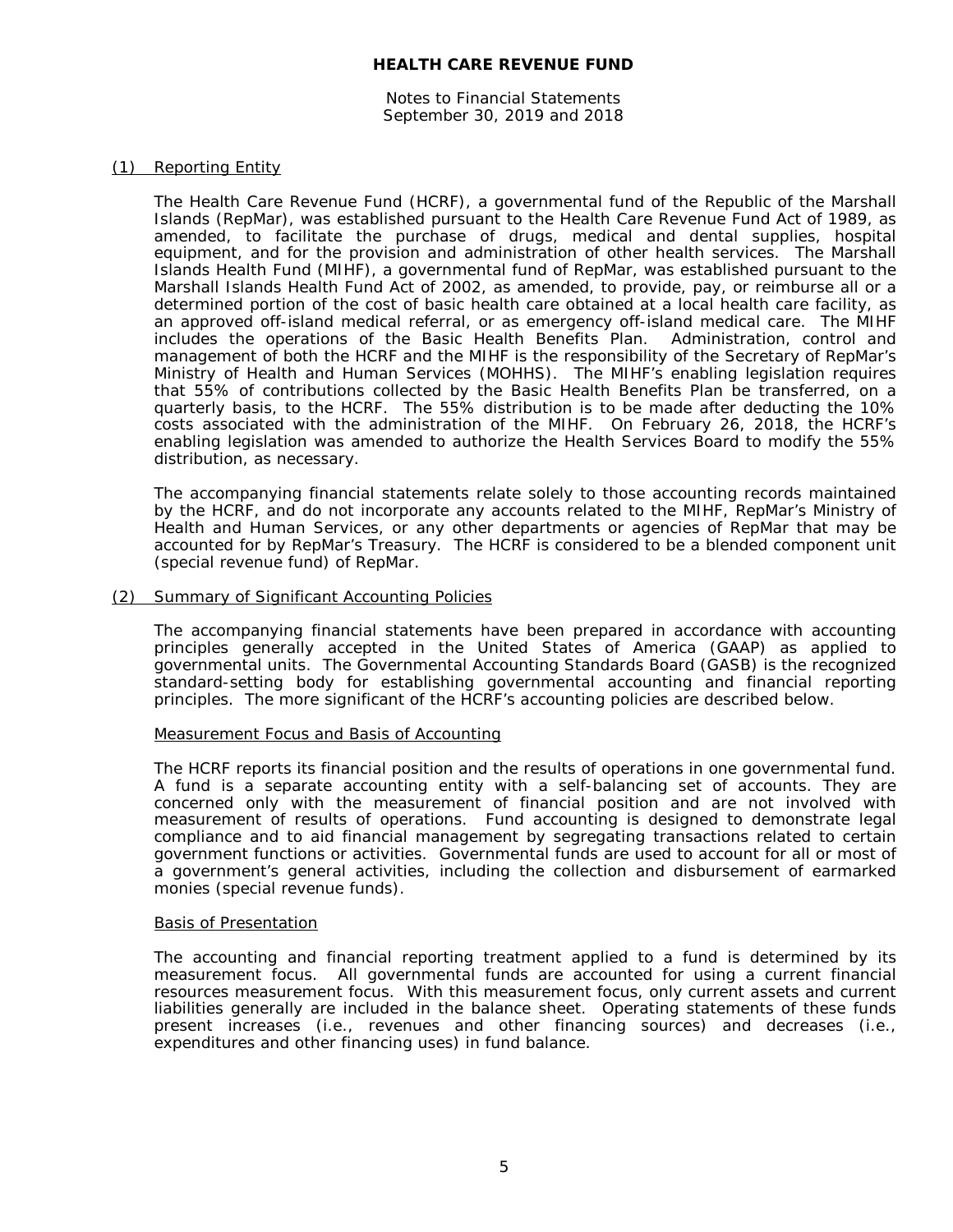Notes to Financial Statements September 30, 2019 and 2018

# (2) Summary of Significant Accounting Policies, Continued

#### Basis of Presentation, Continued

The modified accrual basis of accounting is used by all governmental fund types. Under the modified accrual basis of accounting, revenues are recognized when susceptible to accrual (i.e., when they become both measurable and available). "Measurable" means the amount of the transaction can be determined and "available" means collectible within the current period or soon enough thereafter to be used to pay liabilities of the current period. For this purpose, the HCRF considers revenues to be available if they are collected within 90 days of the end of the current fiscal period. Expenditures are recorded when the related fund liability is incurred. Significant revenues susceptible to accrual include revenue received from hospital charges and other health care charges collected by the Ministry of Health and Human Services as well as grants, gifts and donations.

#### Budget

An annual appropriated budget has not been formally adopted on a legal basis or a basis consistent with GAAP. Accordingly, a budget to actual presentation is not required or presented.

#### Cash

The deposit and investment policies of the HCRF are governed by 3 MIRC 7, *Investments of Public Funds*, and 11 MIRC 1, *Financial Management*. Custodial credit risk is the risk that in the event of a bank failure, the HCRF's deposits may not be returned to it. Such deposits are not covered by depository insurance and are either uncollateralized or collateralized with securities held by the pledging financial institution or held by the pledging financial institution but not in the depositor-government's name. The HCRF does not have a deposit policy for custodial credit risk.

For the purposes of the balance sheets, cash is defined as cash in checking and savings accounts. As of September 30, 2019 and 2018, the carrying amounts of the HCRF's total cash were \$2,011,718 and \$1,547,347, respectively, and the corresponding bank balances were \$2,030,802 and \$1,567,712, respectively. Of the bank balances, \$1,665,231 and \$1,255,166, respectively, are maintained in a financial institution subject to Federal Deposit Insurance Corporation (FDIC) insurance with the remaining amounts of \$365,571 and \$312,546, respectively, being maintained in a financial institution not subject to depository insurance. As of September 30, 2019 and 2018, bank deposits in the amount of \$250,000 were FDIC insured. The HCRF does not require collateralization of its cash deposits; therefore, deposit levels in excess of FDIC insurance coverage are uncollateralized. Accordingly, these deposits are exposed to custodial credit risk.

#### Receivables

Receivables include amounts due from hospital patients, affiliates, employees, and other sources. These receivables are uncollateralized and non-interest bearing.

The allowance for doubtful accounts is stated at an amount which management believes will be adequate to absorb possible losses on accounts receivable that may become uncollectible based on evaluations of the collectability of these accounts and prior collection experience. Bad debts are written-off against the reserve on the specific identification method.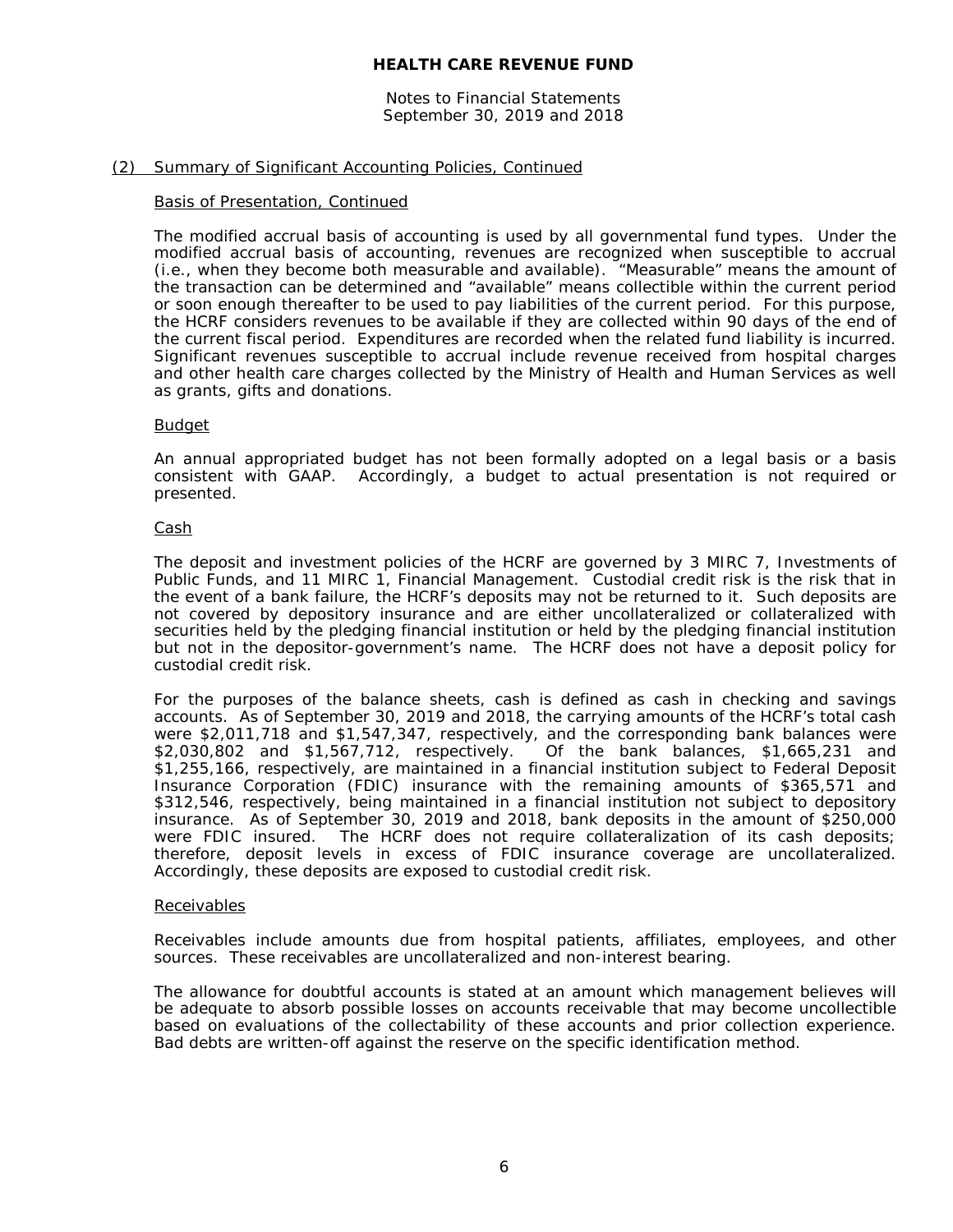Notes to Financial Statements September 30, 2019 and 2018

#### (2) Summary of Significant Accounting Policies, Continued

#### **Prepayments**

Certain payments made to vendors or persons for goods and services reflect costs applicable to future accounting periods and are recorded as prepaid items in the financial statements.

#### Compensated Absences

The HCRF recognizes expenditures for annual leave and sick leave when leave is actually taken. Accordingly, unused annual leave and sick leave are not included as an obligation within the balance sheet unless such leave is expected to be liquidated with expendable available financial resources, at which time expenditures and related fund liabilities would be recognized.

#### Fund Balance

Fund balance classifications are based on the extent to which the HCRF is bound to honor constraints on the specific purposes for which amounts in those funds can be spent and are reported under the following fund balance classifications:

- Non-spendable includes fund balance amounts that cannot be spent either because it is not in spendable form or because of legal or contractual constraints.
- Committed includes fund balance amounts that are constrained for specific purposes that are internally imposed by the government through formal action of the highest level of decision making authority and does not lapse at year-end.

Restricted/committed amounts are spent first when both restricted and unrestricted fund balance is available unless there are legal documents/contracts that prohibit doing this. In addition, committed, then assigned, and lastly unassigned amounts of unrestricted fund balance are expended in that order. Any unused portion of the rest of the grants received have been included in the restricted portion/committed for fund balance.

A formal minimum fund balance policy has not been adopted.

#### Reclassifications

Certain reclassifications have been made to the 2018 financial statements to conform to the 2019 presentation.

#### **Taxes**

RepMar imposes a gross receipts tax of 3% on revenues. The HCRF is specifically exempt from this tax.

#### **Estimates**

The preparation of financial statements in accordance with GAAP requires management to make estimates and assumptions that affect the reported amounts of assets and liabilities and disclosure of contingent assets and liabilities at the date of the financial statements and the reported amounts of revenues and expenditures during the reporting period. Actual results could differ from those estimates.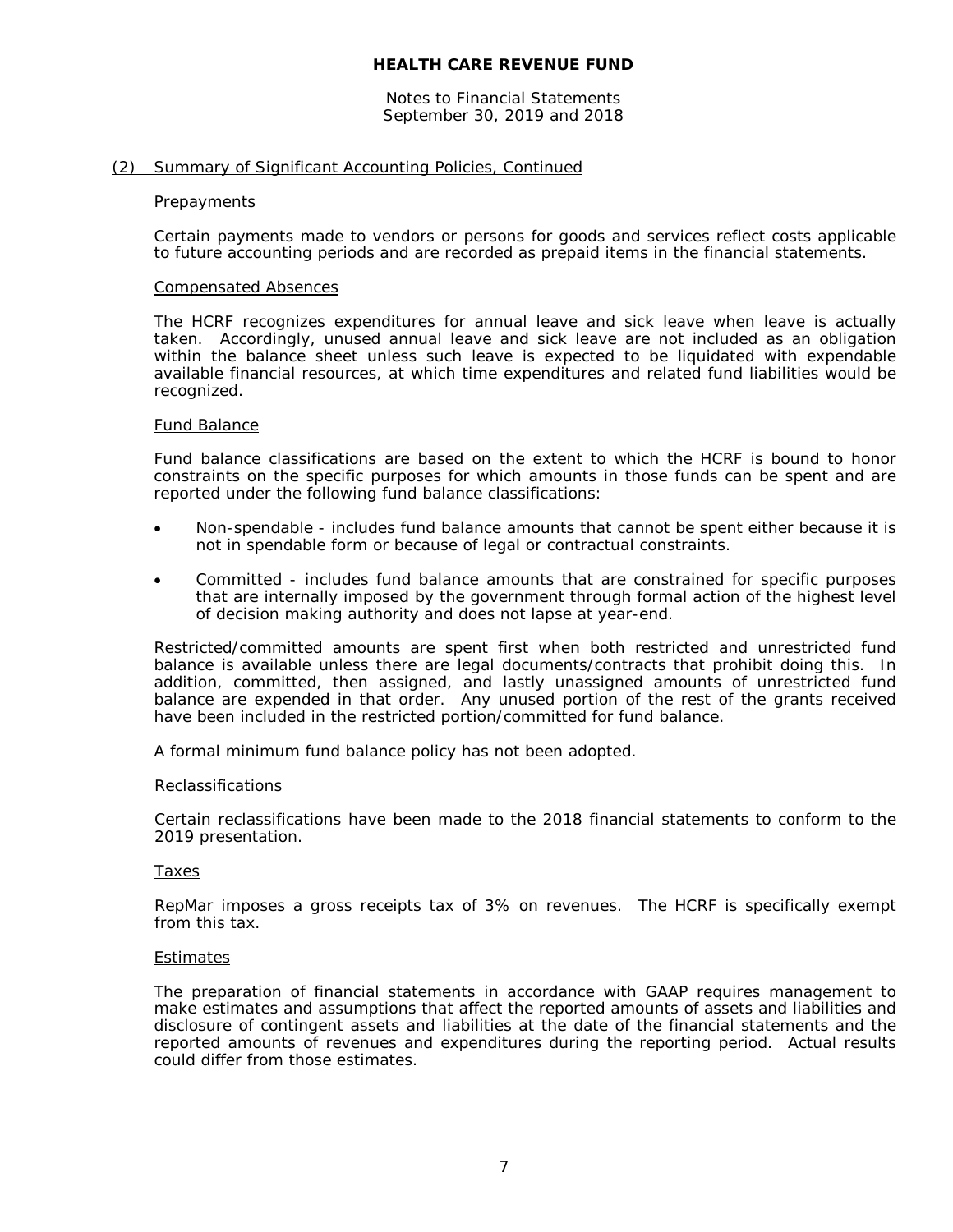Notes to Financial Statements September 30, 2019 and 2018

#### (2) Summary of Significant Accounting Policies, Continued

#### New Accounting Standards

During the year ended September 30, 2019, the HCRF implemented the following pronouncements:

- GASB Statement No. 83, *Certain Asset Retirement Obligations*, which addresses accounting and financial reporting for certain asset retirement obligations (AROs) associated with the retirement of a tangible capital asset.
- GASB Statement No. 88, *Certain Disclosures Related to Debt, including Direct Borrowings and Direct Placements*, which improves the information that is disclosed in notes to government financial statements related to debt, including direct borrowings and direct placements.

The implementation of these statements did not have a material effect on the HCRF's financial statements.

In January 2017, GASB issued Statement No. 84, *Fiduciary Activities*, which establishes criteria for identifying fiduciary activities of all state and local governments. The provisions in Statement No. 84 are effective for fiscal years beginning after December 15, 2018. Management does not believe that the implementation of this statement will have a material effect on the financial statements.

In June 2017, GASB issued Statement No. 87, *Leases*, which establishes a single model for lease accounting based on the foundational principle that leases are financings of the right to use an underlying asset. The provisions in Statement No. 87 are effective for fiscal years beginning after December 15, 2019. Management has yet to determine whether the implementation of this statement will have a material effect on the financial statements.

In June 2018, GASB issued Statement No. 89, *Accounting for Interest Cost Incurred before the End of a Construction Period*, which requires that interest cost incurred before the end of a construction period be recognized as an expense in the period in which the cost is incurred for financial statements prepared using the economic resources measurement focus. The provisions in Statement No. 89 are effective for fiscal years beginning after December 15, 2019. Management does not believe that the implementation of this statement will have a material effect on the financial statements.

In August 2018, GASB issued Statement No. 90, *Majority Equity Interests - an Amendment of GASB Statements No. 14 and No. 61,* which improves the consistency and comparability of reporting a government's majority equity interest in a legally separate organization and the relevance of financial statement information for certain component units. The provisions in Statement No. 90 are effective for fiscal years beginning after December 15, 2018. Management does not believe that the implementation of this statement will have a material effect on the financial statements.

In May 2019, GASB issued Statement No. 91, *Conduit Debt Obligations*, which clarifies the existing definition of a conduit debt obligation; establishing that a conduit debt obligation is not a liability of the issuer; establishing standards for accounting and financial reporting of additional commitments and voluntary commitments extended by issuers and arrangements associated with conduit debt obligations; and improving required note disclosures. The provisions in Statement No. 91 are effective for fiscal years beginning after December 15, 2020. Management does not believe that the implementation of this statement will have a material effect on the financial statements.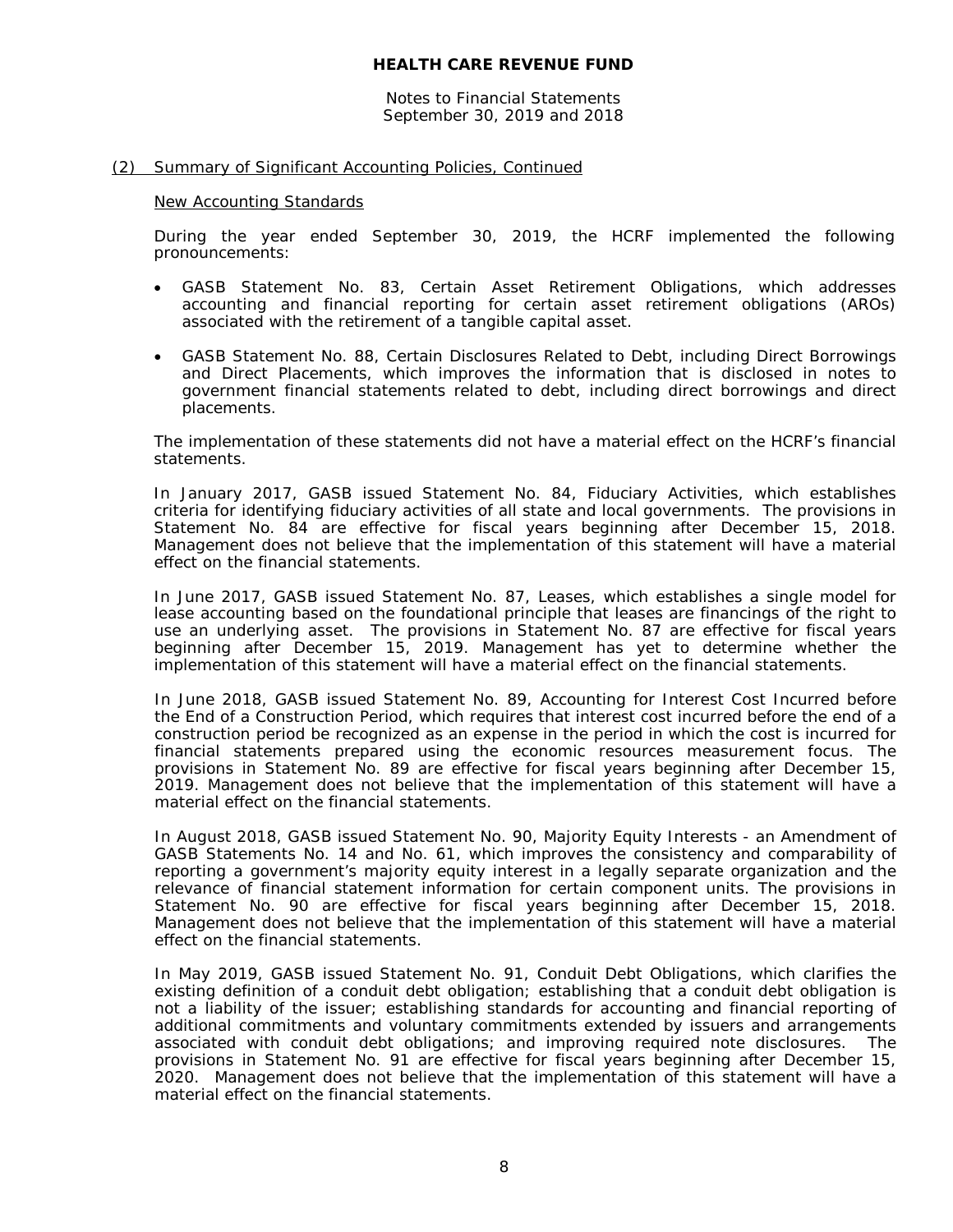Notes to Financial Statements September 30, 2019 and 2018

#### (2) Summary of Significant Accounting Policies, Continued

#### New Accounting Standards, Continued

In May 2020, GASB issued Statement No. 95, *Postponement of the Effective Dates of Certain Authoritative Guidance*, which postpones the effective dates of GASB Statement No. 84, 89, 90 and 91 by one year and GASB Statement No. 87 by 18 months; however, earlier application of the provisions addressed in GASB Statement No. 95 is encouraged and is permitted to the extent specified in each pronouncement as originally issued. Management has yet to ascertain whether implementation of these statements will be postponed as provided in GASB Statement No. 95.

#### (3) Risk Management

The HCRF is exposed to various risks of loss related to torts; theft of, damage to, and destruction of assets; errors and omissions; injuries to employees; and natural disasters. The HCRF has elected to purchase commercial insurance from independent third parties for the risks of loss to which it is exposed. Settled claims resulting from these risks have not exceeded commercial insurance coverage in any of the past three fiscal years.

#### (4) Related Party Transactions

The HCRF is a governmental fund of RepMar and is therefore affiliated with all RepMar-owned and affiliated entities, including the MIHF.

Receivables from and payables to affiliates as of September 30, 2019 and 2018, are as follows:

|                                                    | 2019                                                 | 2018                                               |
|----------------------------------------------------|------------------------------------------------------|----------------------------------------------------|
| RepMar:                                            | Receivables<br>Payables                              | Receivables<br>Payables                            |
| <b>Health Fund</b><br><b>General Fund</b><br>Other | $$13,030$ \$<br>3.619<br>63,000<br>145,738<br>10,939 | 3.594<br>\$6.541<br>S.<br>52,890<br>5,118<br>9,133 |
|                                                    | \$76,030<br>\$160,296                                | \$59,431<br>\$17,845                               |

Contributions from the MIHF during the years ended September 30, 2019 and 2018 amounted to \$2,521,446 and \$862,052, respectively, representing a percentage share of collections of the Basic Health Benefits Plan transferred to fund HCRF operations.

During the year ended September 30, 2019, the HCRF transferred \$140,339 to the General Fund in accordance with the RepMar Appropriation Act 2018 (Financial Year 2019) for the purpose of funding the operations of the Office of the Auditor General.

#### (5) Contingencies

The HCRF receives substantially all of its funding from the MIHF through collections of the MIHF's Basic Health Benefits Plan. A significant reduction in the level of this funding, if this were to occur, may have an effect on the HCRF's programs and activities.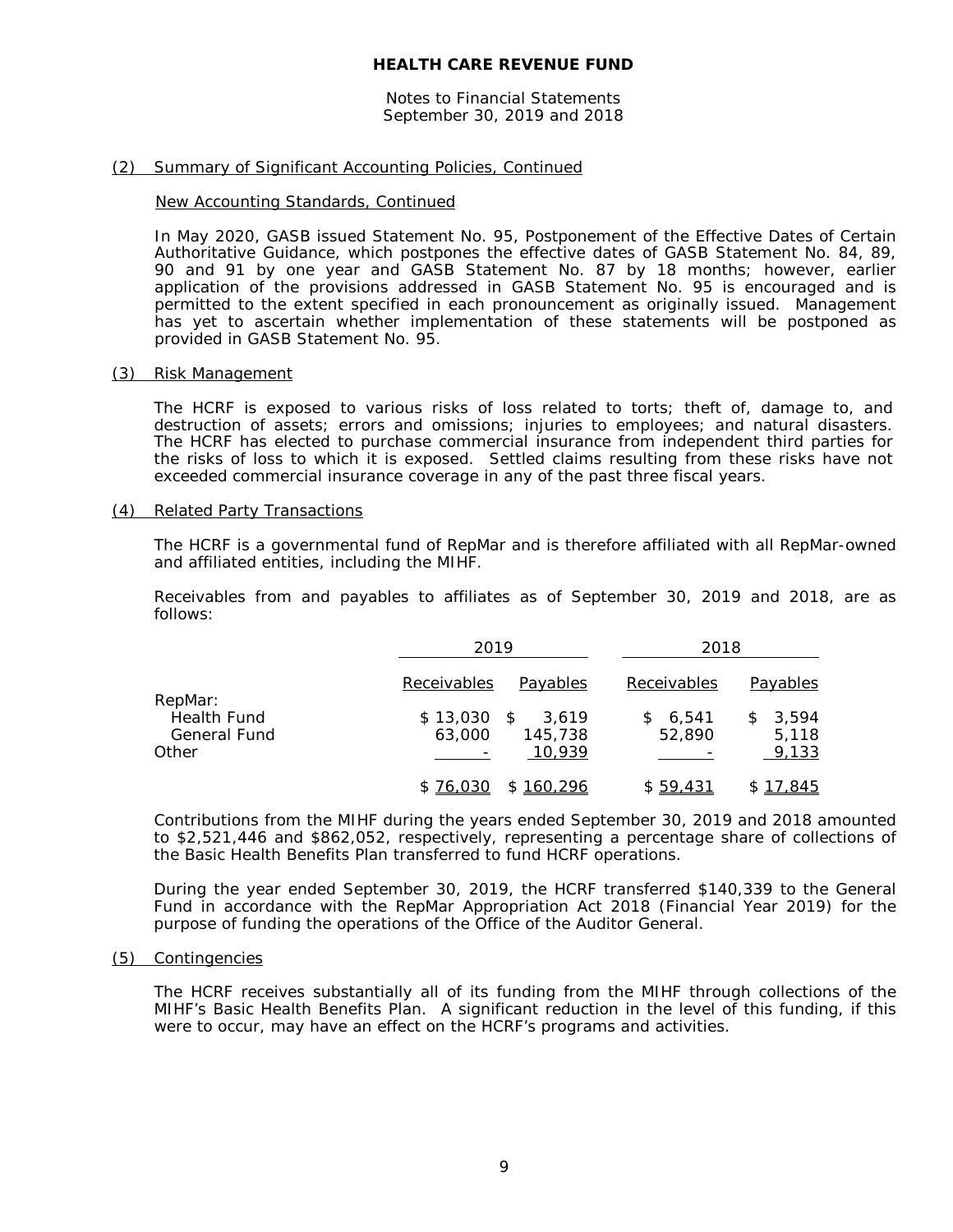Notes to Financial Statements September 30, 2019 and 2018

#### (6) Subsequent Event

On March 11, 2020, the World Health Organization declared the novel strain of coronavirus (COVID-19) a global pandemic and recommended containment and mitigation measures worldwide. As of June 16, 2020, there have been no confirmed cases of COVID-19 in the Marshall Islands. The HCRF has determined that should the pandemic reach the Marshall Islands, it may negatively impact the HCRF's operations through increased levels of expenditures for medical supplies and equipment, and the HCRF may be dependent upon the financial support of RepMar. Therefore, while the HCRF expects this matter to potentially cause increased levels of expenditures for medical supplies and equipment, the related financial impact cannot be reasonably estimated at this time.

#### (7) Restatement

Subsequent to the issuance of the HCRF's 2018 financial statements, the HCRF's management determined that accounts payable as of September 30, 2017 was understated by \$184,131. As a result of this determination, the HCRF's 2018 beginning fund balance has been restated from the amount previously reported of \$3,530,673 to \$3,346,542.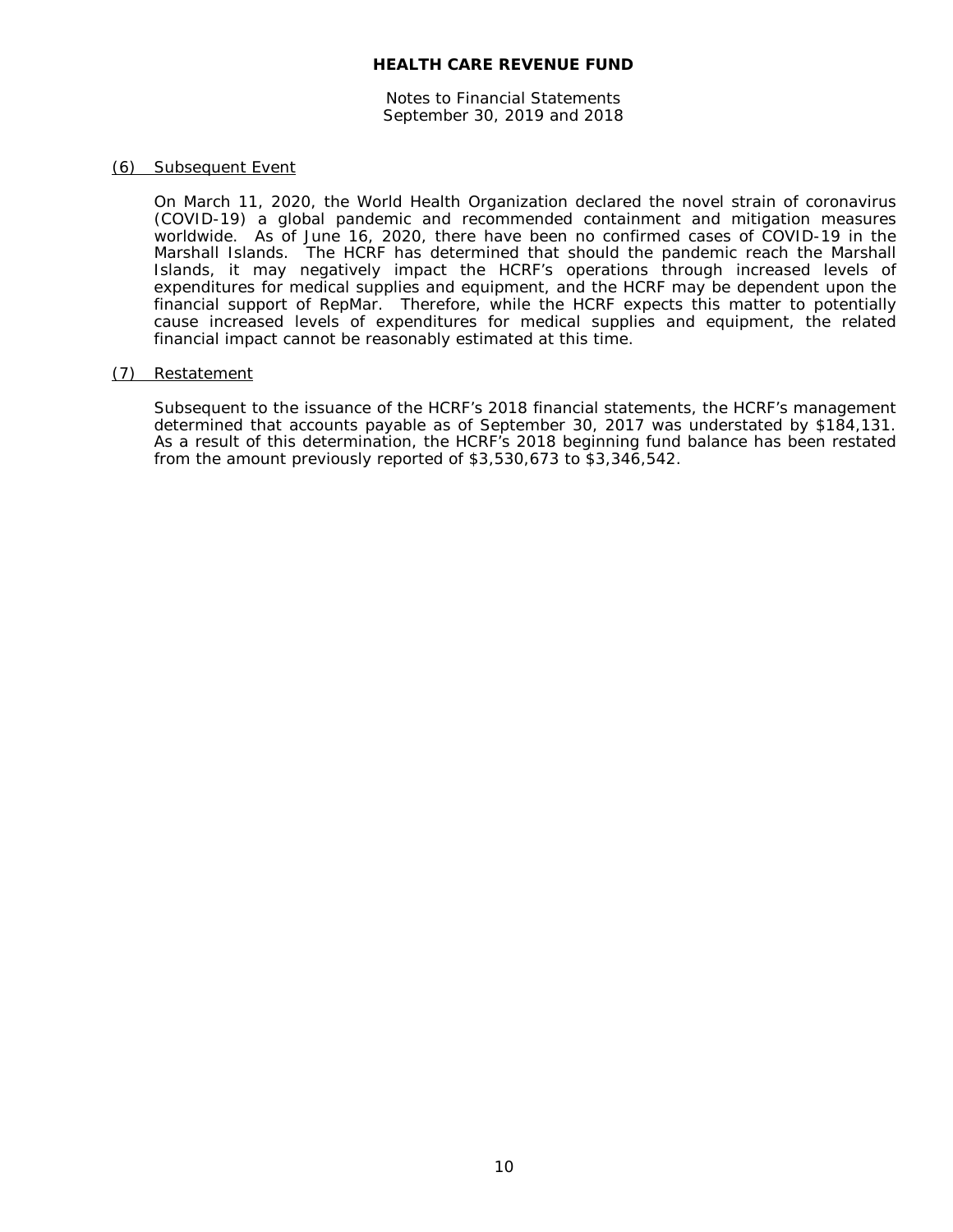

Deloitte & Touche LLP 361 South Marine Corps Drive Tamuning, GU 96913-3973 USA

Tel: +1 (671) 646-3884 Fax: +1 (671) 649-4265

www.deloitte.com

#### **INDEPENDENT AUDITORS' REPORT ON INTERNAL CONTROL OVER FINANCIAL REPORTING AND ON COMPLIANCE AND OTHER MATTERS BASED ON AN AUDIT OF FINANCIAL STATEMENTS PERFORMED IN ACCORDANCE WITH** *GOVERNMENT AUDITING STANDARDS*

Honorable Bruce Bilimon Minister of Health and Human Services Republic of the Marshall Islands:

We have audited, in accordance with auditing standards generally accepted in the United States of America and the standards applicable to financial audits contained in *Government Auditing Standards* issued by the Comptroller General of the United States, the financial statements of the Health Care Revenue Fund (HCRF), which comprise the balance sheet as of September 30, 2019, and the related statement of revenues, expenditures and changes in fund balance for the year then ended, and the related notes to the financial statements, and have issued our report thereon dated June 16, 2020.

# **Internal Control Over Financial Reporting**

In planning and performing our audit of the financial statements, we considered the HCRF's internal control over financial reporting (internal control) to determine the audit procedures that are appropriate in the circumstances for the purpose of expressing our opinion on the financial statements, but not for the purpose of expressing an opinion on the effectiveness of the HCRF's internal control. Accordingly, we do not express an opinion on the effectiveness of the HCRF's internal control.

A *deficiency in internal control* exists when the design or operation of a control does not allow management or employees, in the normal course of performing their assigned functions, to prevent, or detect and correct, misstatements on a timely basis. A *material weakness* is a deficiency, or a combination of deficiencies, in internal control, such that there is a reasonable possibility that a material misstatement of the entity's financial statements will not be prevented, or detected and corrected on a timely basis.

Our consideration of internal control was for the limited purpose described in the first paragraph of this section and was not designed to identify all deficiencies in internal control that might be material weaknesses or significant deficiencies and therefore, material weaknesses or significant deficiencies may exist that have not been identified. We did identify certain deficiencies in internal control, described in the accompanying Schedule of Findings and Responses as items 2019-002 and 2019-003 that we consider to be material weaknesses.

#### **Compliance and Other Matters**

As part of obtaining reasonable assurance about whether the HCRF's financial statements are free from material misstatement, we performed tests of its compliance with certain provisions of laws, regulations, contracts, and grant agreements, noncompliance with which could have a direct and material effect on the determination of financial statement amounts. However, providing an opinion on compliance with those provisions was not an objective of our audit, and accordingly, we do not express such an opinion. The results of our tests disclosed instances of noncompliance or other matters that are required to be reported under *Government Auditing Standards* and which are described in the accompanying Schedule of Findings and Responses as item 2019-001.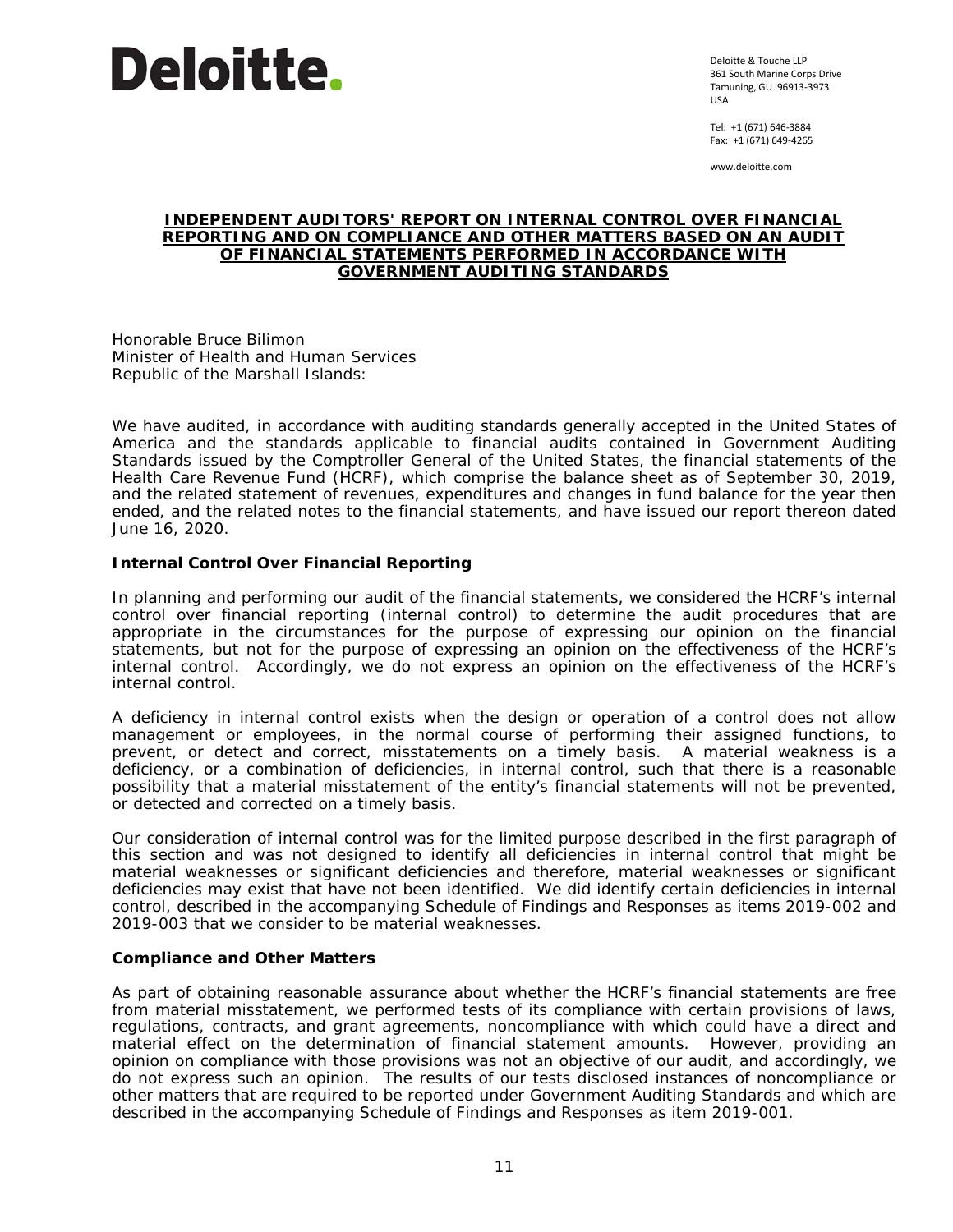# Deloitte.

# **HCRF's Responses to Findings**

HCRF's responses to the findings identified in our audit are described in the accompanying Schedule of Findings and Responses. HCRF's responses were not subjected to the auditing procedures applied in the audit of the financial statements and, accordingly, we express no opinion on them.

# **Purpose of this Report**

The purpose of this report is solely to describe the scope of our testing of internal control and compliance and the results of that testing, and not to provide an opinion on the effectiveness of the entity's internal control or on compliance. This report is an integral part of an audit performed in accordance with *Government Auditing Standards* in considering the entity's internal control and compliance. Accordingly, this communication is not suitable for any other purpose.

 $\mathcal{L}$ 

June 16, 2020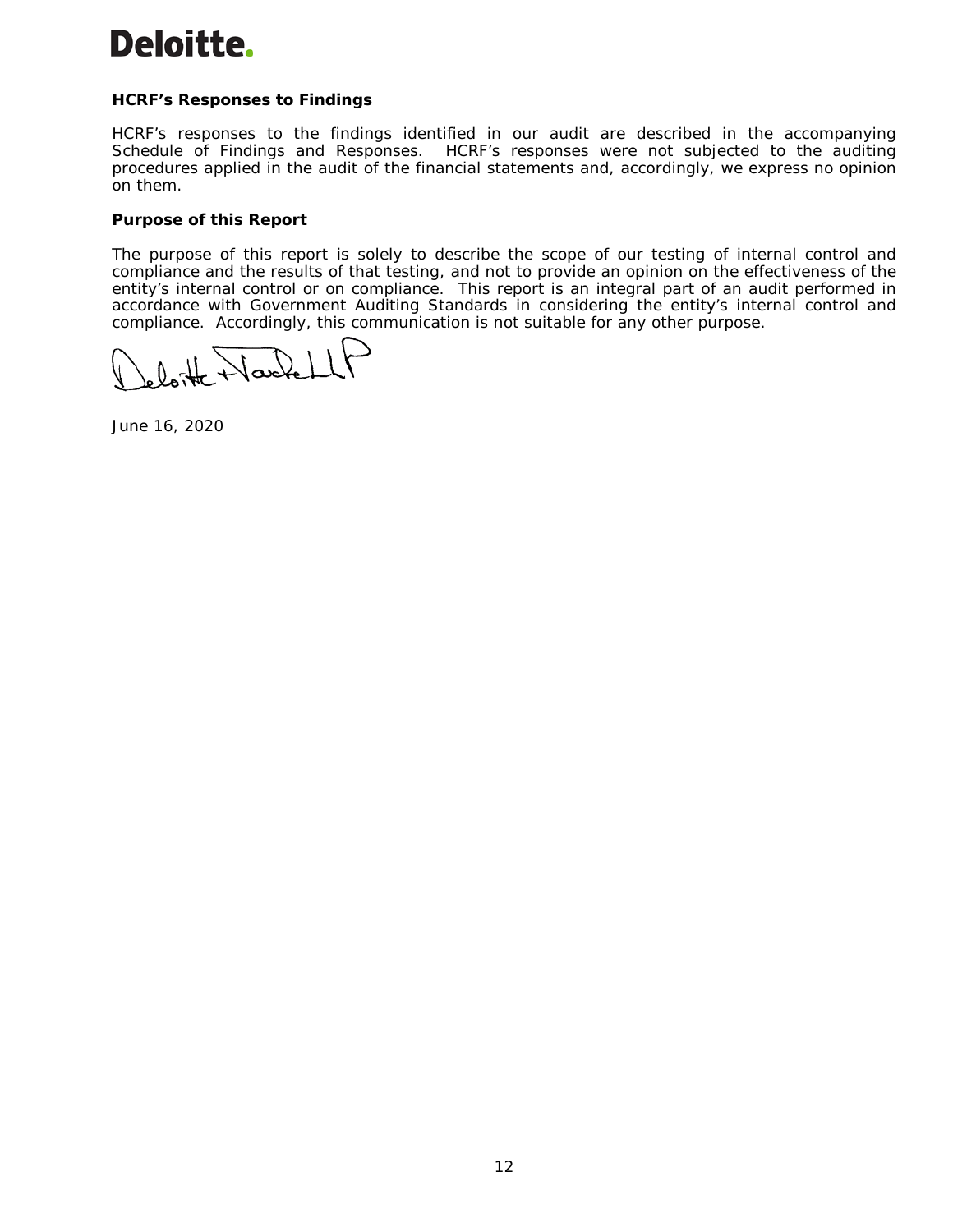Schedule of Findings and Responses Year Ended September 30, 2019

Finding No. 2019-001

Local Noncompliance

Criteria: RepMar's Procurement Code states the following:

- (a) Section 116 subject to the regulations of the Policy Office, the Chief Procurement Officer may delegate authority to designees or to any department, agency, or official.
- (b) Section 124 unless otherwise authorized by law, all Government contracts shall be awarded by competitive sealed bidding.
- (c) Section 127 procurement of goods and services not exceeding \$25,000 may be made in accordance with small purchase procedures promulgated by RepMar's Policy Office; provided, however, that procurement requirements shall not be artificially divided so as to constitute a small purchase under this Section. Small purchase procedures are those relatively simple and informal methods for securing services, supplies, or other property that do not cost more than \$25,000. RepMar's Ministry of Finance has previously declared that if small purchase procedures are used, price or rate quotations shall be obtained from an adequate number of qualified sources.
- (d) Section 129 notwithstanding any other provision of this Act, emergency procurement may be made when there exists a threat to public health, welfare, or a safety under emergency conditions as defined in regulations promulgated by the Policy Office; provided that such emergency procurement shall be made with such competition as is practicable under the circumstance. A written determination of the basis for the emergence and for the selection of the particular contractor shall be included in the contract file.
- (e) Section 130 adequate notice of the need for such services shall be given by the Purchasing Agency through a Request for Proposals. The Request for Proposals shall describe the services required, list and type of information and date required for each offeror, and state the relative importance of particular qualifications.

Condition: We noted the following items where supporting documentation was inadequate to evidence compliance with the procurement process set forth in the criteria:

#### **Laboratory fees**

Payments were made to the selected vendor for laboratory services. However, various quotations from other vendors were not on file. Further, there is no justification of vendor selection:

| Invoice no. | PO Date    | Amount   |
|-------------|------------|----------|
| 681817      | 07/31/2018 | \$60.061 |

#### **Medical Supplies**

PO#00960 for \$19,800 was described as an "emergency" purchase of medical supplies. Minimum of 3 quotations as required by RepMar's Procurement Code were not obtained.

According to RepMar's Procurement Code, "emergency" procurement shall be made when there exists a threat to public health, welfare, or a safety under emergency conditions. The above condition does not constitute an emergency condition; instead, the condition lacks proper inventory planning of the determination of the level of needed medical supplies since those purchases are for daily use and such level of usage can be budgeted or projected.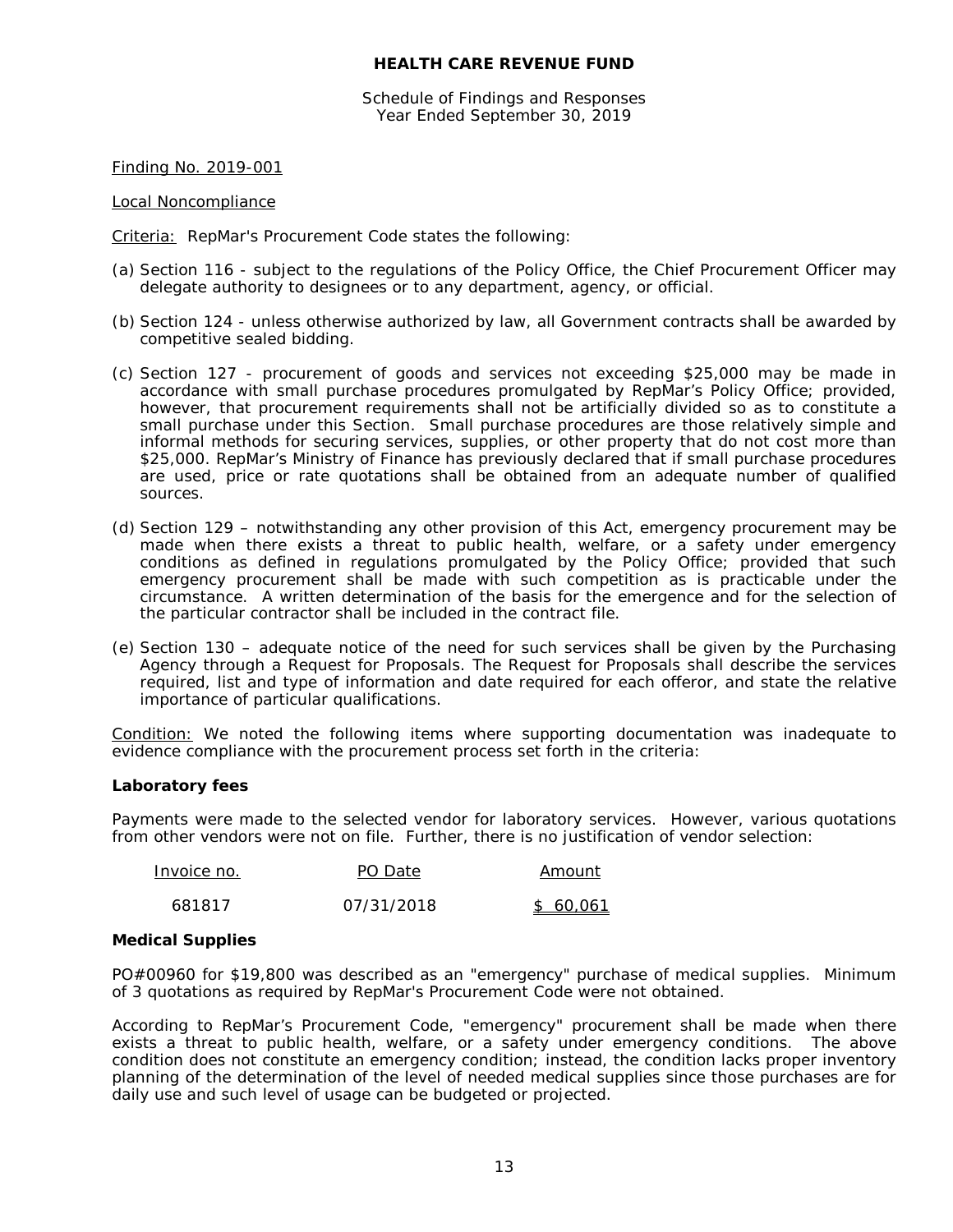#### Schedule of Findings and Responses, Continued Year Ended September 30, 2019

#### Finding No. 2019-001, Continued

Local Noncompliance, Continued

#### *Monitoring of purchase orders*

The following purchases were received more than ninety days from the PO date:

| <b>GL Account</b>          | PO Date    | PO nos. | Items received | <u>Amount</u> |
|----------------------------|------------|---------|----------------|---------------|
| <b>Medical Supplies</b>    | 02/02/2018 | 00112   | 10/02/2018     | \$4,984       |
| <b>Medical Supplies</b>    | 06/13/2019 | 01539   | 09/23/2019     | \$16,920      |
| <b>Medical Supplies</b>    | 09/02/2018 | 00693   | 01/12/2019     | \$27,147      |
| <b>Medical Supplies</b>    | 09/02/2018 | 00693   | 01/18/2019     | \$27,773      |
| <b>Medical Supplies</b>    | 09/21/2018 | 00663   | 01/10/2019     | \$17,059      |
| <b>Medical Supplies</b>    | 09/25/2018 | 00690   | 01/10/2019     | \$40,197      |
| <b>Medical Supplies</b>    | 09/25/2018 | 00690   | 01/31/2019     | \$51.758      |
| <b>Medical Supplies</b>    | 09/25/2018 | 00690   | 05/27/2019     | 5,376<br>S.   |
| <b>Medical Supplies</b>    | 09/27/2018 | 00701   | 01/15/2019     | 9,103<br>\$   |
| <b>Medical Supplies</b>    | 09/27/2018 | 00699   | 01/15/2019     | \$52,838      |
| <b>Medical Supplies</b>    | 12/12/2018 | 00949   | 05/10/2019     | \$40,362      |
| <b>Laboratory Supplies</b> | 07/09/2018 | 00507   | 12/10/2018     | \$11.398      |
| Pharmaceutical             | 01/14/2019 | 01027   | 07/16/2019     | \$11,027      |
| Pharmaceutical             | 01/15/2019 | 01029   | 05/24/2019     | 6,950<br>\$.  |
| Pharmaceutical             | 04/03/2019 | 01297   | 07/16/2019     | \$22,062      |
| Pharmaceutical             | 05/10/2019 | 01414   | 09/02/2019     | \$16,136      |
| Pharmaceutical             | 08/28/2018 | 00621   | 01/29/2019     | 6.195<br>\$.  |
| <b>Medical Equipment</b>   | 01/07/2019 | 00994   | 05/17/2019     | \$19,440      |
| <b>Medical Equipment</b>   | 03/05/2019 | 01179   | 06/05/2019     | \$14,900      |
| <b>Medical Equipment</b>   | 11/21/2018 | 00875   | 04/24/2019     | \$11,348      |

As per Ministry of Health and Human Service's policy, "*all unserved items after 90 days will be cancelled".*

Cause: The cause of the above condition is the lack of adequate internal control policies and procedures requiring documentation of procurement procedures and compliance with RepMar's Procurement Code and Ministry of Finance's policies. Also, lack of proper inventory planning in the determination of needed medical supplies caused purchases to be classified as "emergency".

Effect: The effect of the above condition is potential noncompliance with RepMar's Procurement Code and Ministry of Finance's policies.

Prior Year Status: Noncompliance with RepMar's Procurement Code was reported as a finding in the audits of the HCRF for fiscal years 2005 through 2018.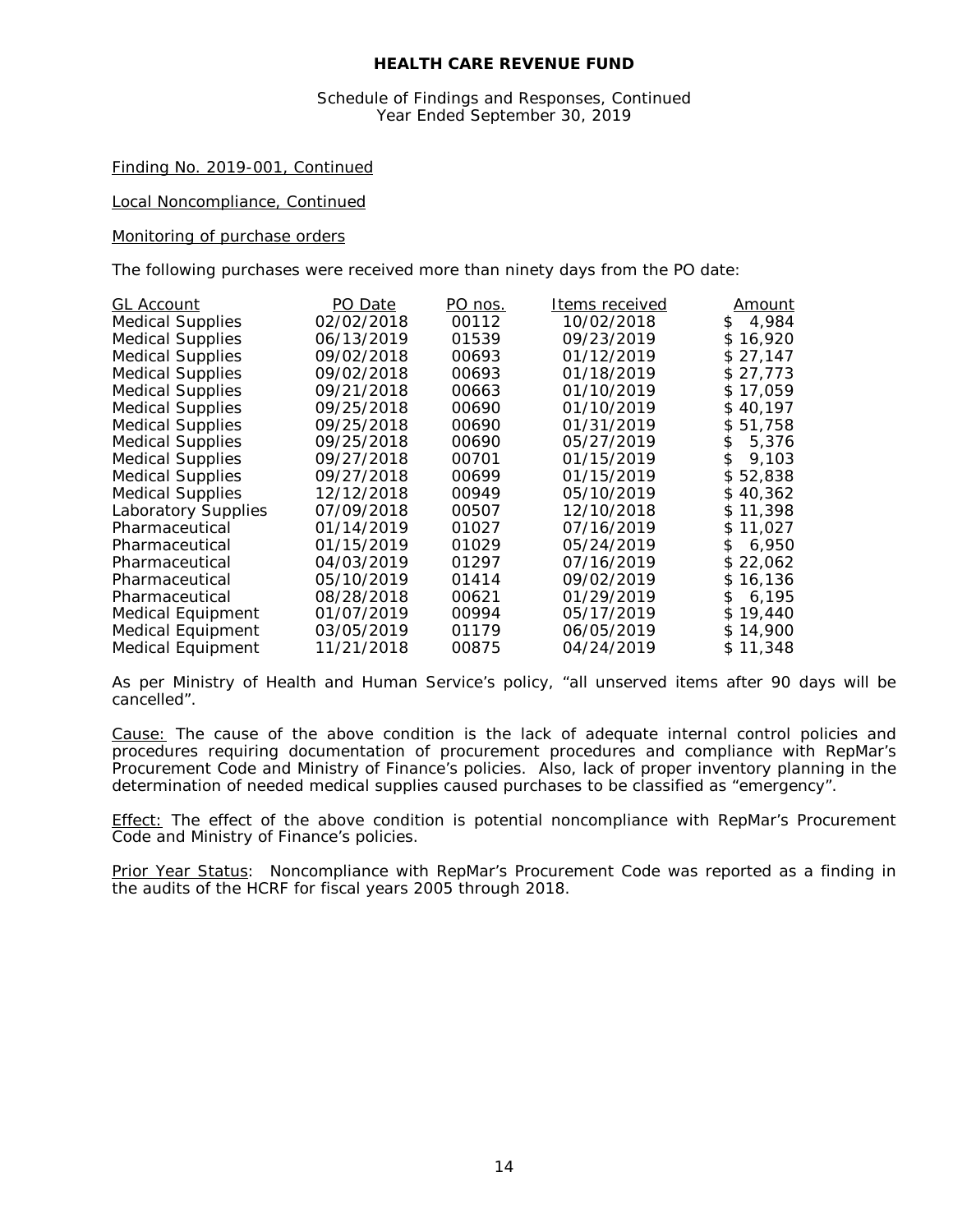Schedule of Findings and Responses, Continued Year Ended September 30, 2019

#### Finding No. 2019-001, Continued

#### Local Noncompliance, Continued

Recommendation: We recommend that management establish adequate internal control policies and procedures requiring compliance with RepMar's Procurement Code and Ministry of Finance's policies. We recommend management establish internal control policies and procedures to monitor delivery of purchases as per agreed schedule.

#### Auditee Response and Corrective Action Plan:

See the auditee-prepared Corrective Action Plan.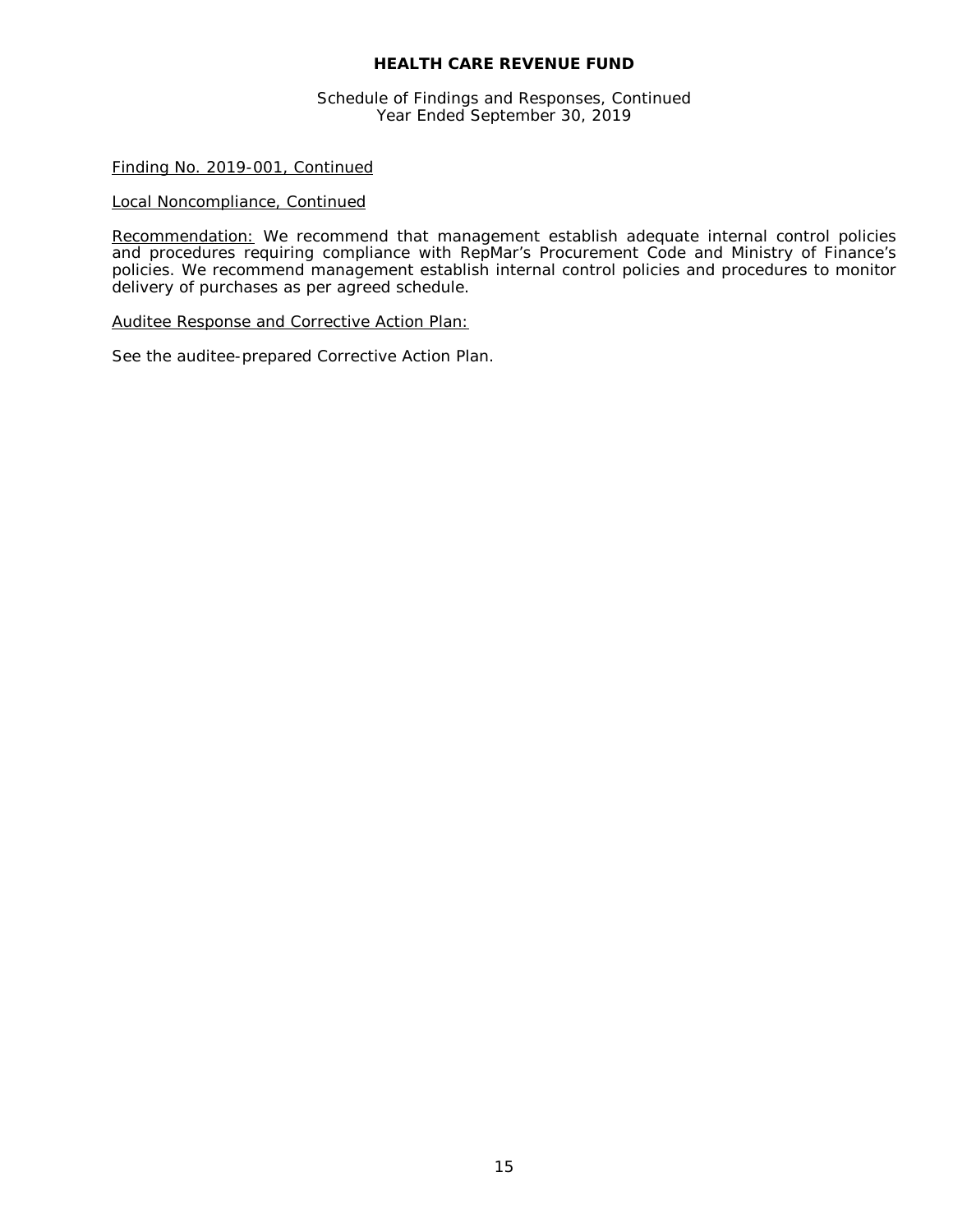Schedule of Findings and Responses, Continued Year Ended September 30, 2019

#### Finding No. 2019-002

#### Timely Financial Reporting

Criteria: Timely financial reporting should be facilitated by an internal control structure conducive to the preparation and independent review of reconciliations of all significant general ledger accounts.

Condition: The HCRF did not finalize closing fiscal year September 30, 2019 financial information (trial balance, subsidiary and general ledgers) until April 17, 2020. Further, the HCRF does not have an established set of policies, procedures and controls in place to timely prepare and review reconciliations and reports. During the year ended September 30, 2019, various accounting records do not appear to have been processed and timely updated.

Specifically, subsidiary ledger of accounts payable was not monitored and timely reconciled. During the year ended September 30, 2019, we noted recorded expenditures totaling \$184,131 that pertain to prior years (2018 and earlier).

Cause: The cause of the above condition is the lack of timely closing at year end and the absence of timely review and reconciliation of significant general ledger accounts.

Effect: The trial balance and general ledger were not timely provided for audit purposes.

Prior Year Status: Noncompliance with timely financial reporting was reported as a finding in the audits of the HCRF for fiscal years 2017 and 2018.

Recommendation: We recommend management implement internal control procedures to facilitate more timely and accurate general ledger reconciliation processes.

Auditee Response and Corrective Action Plan:

See the auditee-prepared Corrective Action Plan.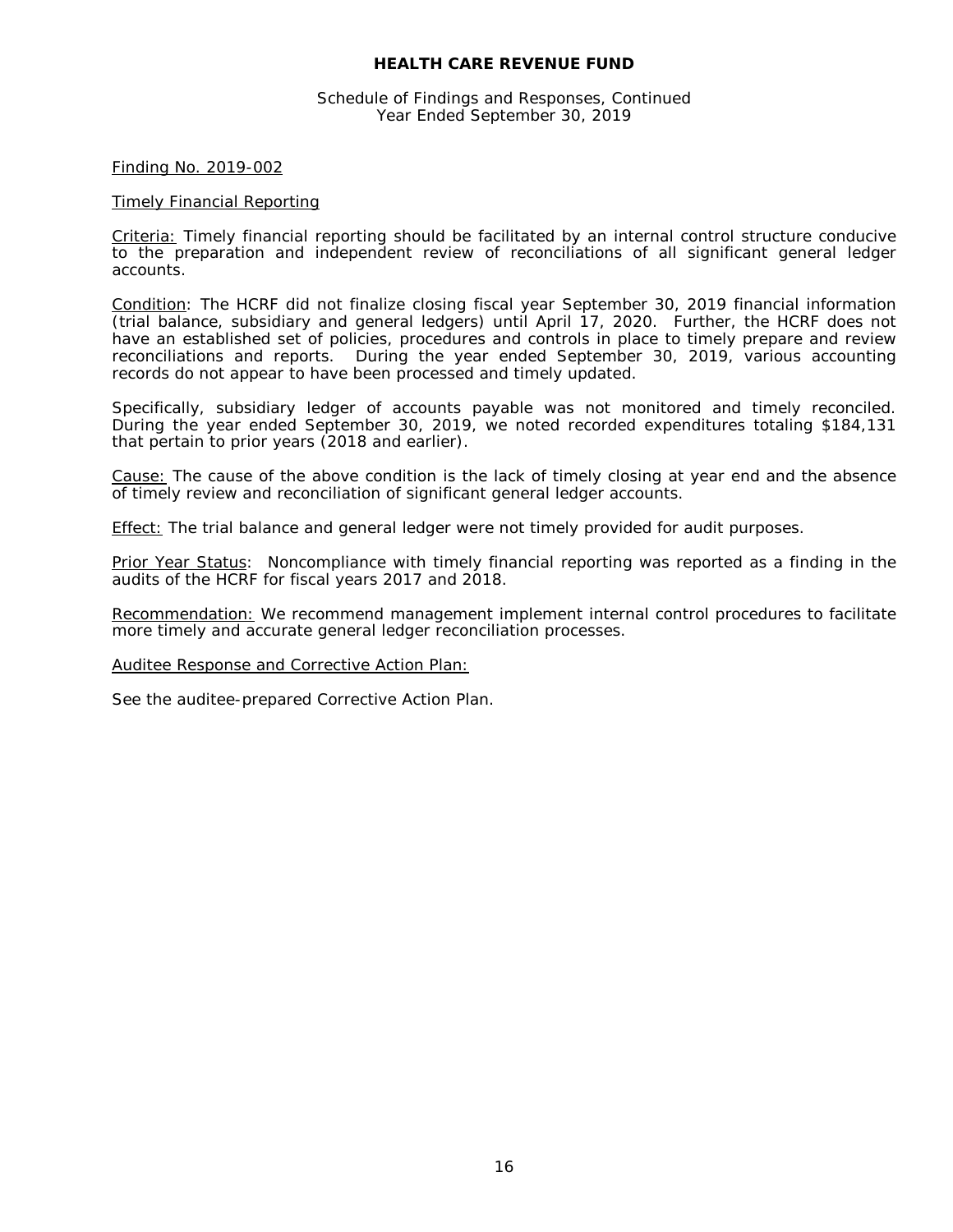Schedule of Findings and Responses, Continued Year Ended September 30, 2018

#### Finding No. 2019-003

#### Account Payables

Criteria: Adequate internal control policies and procedures should be established requiring that account payables be regularly monitored and timely reconciled.

Condition: The account payable subsidiary ledger was not monitored and timely reconciled. Such resulted in audit adjustments amounting to \$184,131 and a restatement of the 2018 beginning fund balance from the amount previously reported of \$3,530,673 to \$3,346,542.

Cause: The cause of the above condition is the lack of implementation of established policies and procedures requiring that account payables be regularly monitored and timely reconciled. Specifically, there is a lack of procedure/ process from accounting department to timely reconcile account payables from received items or services.

**Effect:** The above condition resulted in audit adjustments and a restatement of beginning fund balance.

Recommendation: We recommend management establish adequate internal control policies and procedures requiring that account payables be regularly monitored and timely reconciled.

#### Auditee Response and Corrective Action Plan:

See the auditee-prepared Corrective Action Plan.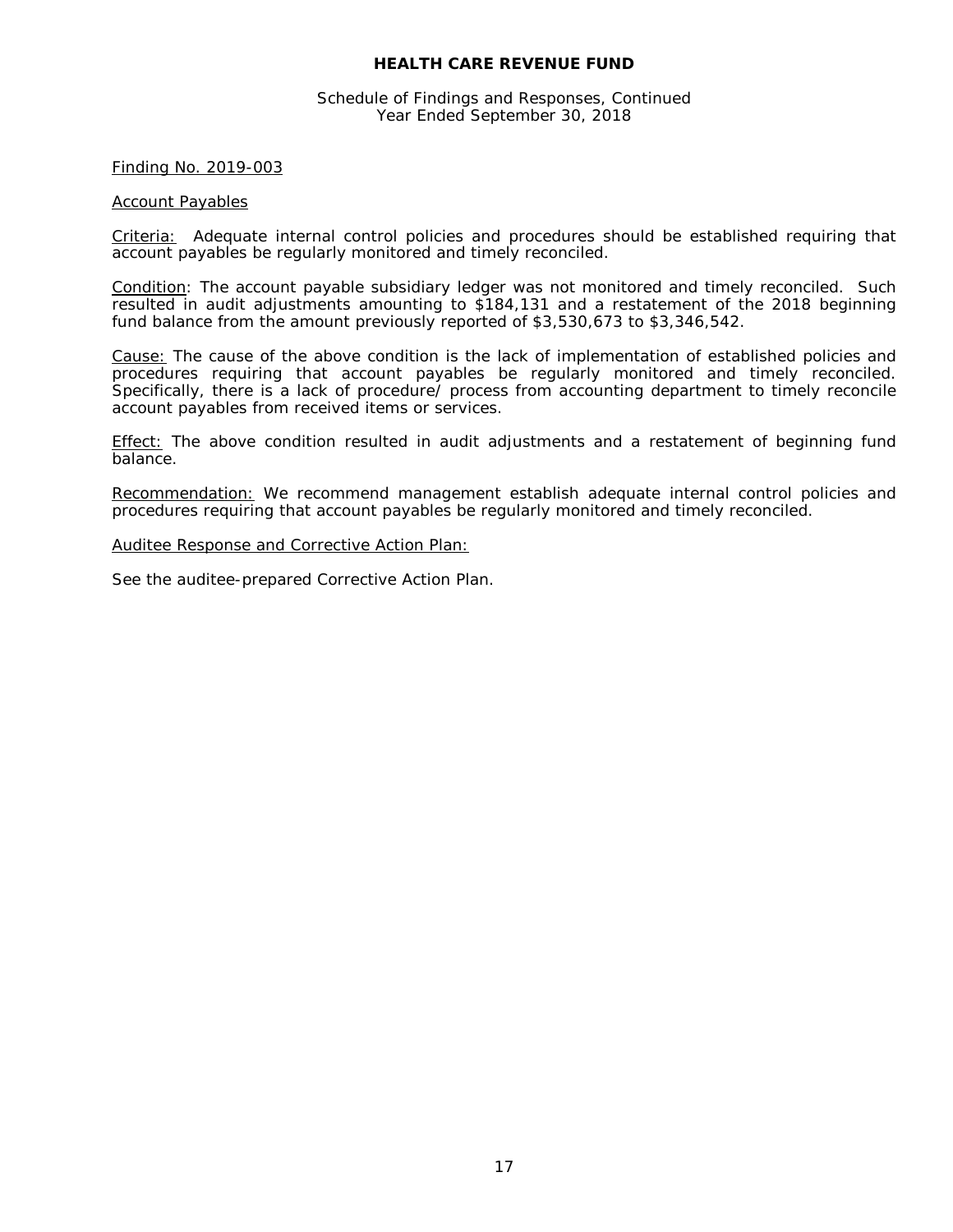# **Corrective Action Plan Year Ended September 30, 2019**

| Finding        | <b>Title</b>                                                                                                                                                                                                                                                            | <b>Audit Finding Response</b>                                                                                                                                                                                                                                                                                                                                                                                                                                                                                                                                                                                                                                                   | Date of               | <b>Responsible Person</b>                                                                                                                                      |
|----------------|-------------------------------------------------------------------------------------------------------------------------------------------------------------------------------------------------------------------------------------------------------------------------|---------------------------------------------------------------------------------------------------------------------------------------------------------------------------------------------------------------------------------------------------------------------------------------------------------------------------------------------------------------------------------------------------------------------------------------------------------------------------------------------------------------------------------------------------------------------------------------------------------------------------------------------------------------------------------|-----------------------|----------------------------------------------------------------------------------------------------------------------------------------------------------------|
| <b>Number</b>  |                                                                                                                                                                                                                                                                         |                                                                                                                                                                                                                                                                                                                                                                                                                                                                                                                                                                                                                                                                                 | Completion            |                                                                                                                                                                |
| $2019-001(A)$  | <b>Laboratory Fees:</b><br>Payments was made to the<br>selected vendor for laboratory<br>services. However, various<br>quotations from other vendors<br>were not on file.<br>Further.<br>there is no justification of<br>vendor selection. Please see<br>details below: | The Ministry notes this finding regarding inadequacy of<br>obtaining two other quotations for laboratory services.<br>Moving forward, Ebeye Hospital Management shall obtain<br>two other quotations to comply with the RepMar's<br>procurement policy Section 124.                                                                                                                                                                                                                                                                                                                                                                                                             | <b>July 31, 2020</b>  | <b>Assistant Secretary</b><br>KAHCS/Glorine<br>Jeadrik<br>Lab Director/Allen<br>$\bullet$<br>Capelle<br>Support<br>$\bullet$<br>Director/Johnny<br>Choban      |
| $2019-001$ (B) | <b>Medical Supplies:</b><br>PO#00960 for \$19,800 was<br>described as an "emergency"<br>purchase of medical supplies.<br>Minimum of 3 quotations as<br>required<br>by<br>RepMar's<br>Procurement Code were not<br>obtained.                                             | The Ministry does not agree with the finding. Initially, MD<br>Wholesale had an existing order that was supposed to arrive<br>on 12/09/2018. Due to unforeseen delays, the shipment<br>never arrived on time therefore an emergency order took<br>place. The following action was conducted, Medpharm was<br>sole sourced because it was the only vendor with available<br>stock and was the fastest route of delivery. Medpharm's<br>shipment arrived on 12/08/2018, two days after the<br>purchase order was created.                                                                                                                                                         | N/A                   | N/A<br>$\bullet$                                                                                                                                               |
| $2019-001$ (C) | <b>MONITORING OF</b><br><b>PURCHASE ORDERS</b><br>Purchases were received more<br>than ninety days from the PO<br>dates                                                                                                                                                 | The Ministry notes this finding regarding monitoring of<br>purchase orders and delivery of goods beyond 90 days.<br>Moving forward, the Ministry plans on training employee(s)<br>to do a monthly reconciliation on each and every purchase<br>orders. The Ministry is also in the process of hiring a<br>reconciliation specialist who will be working with the SRF<br>Senior Accountant on this monthly reconciliation to ensure<br>the liquidation of Purchase Orders beyond their 90 days<br>validity. Furthermore, the Ministry will be reviewing,<br>finalizing and implementing the Standard Operation<br>Procedures to strengthen the monitoring of Purchase<br>Orders. | September 30,<br>2019 | Chief<br>$\bullet$<br>Accountant/Mariu<br>s Escarez<br>Recon<br>$\bullet$<br>Specialist/vacant<br><b>SRF</b> Senior<br>$\bullet$<br>Accountant/Hiram<br>Samuel |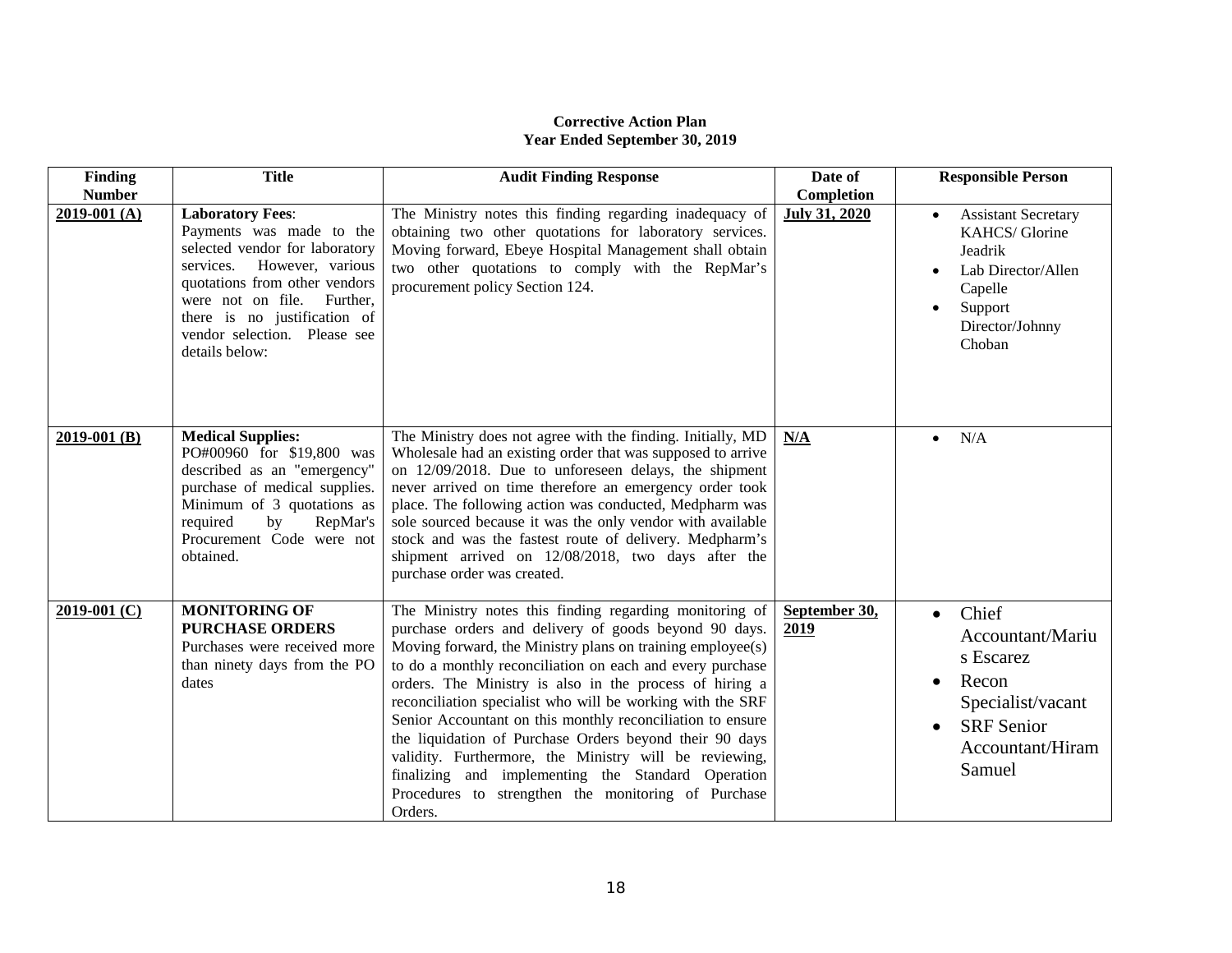# **Corrective Action Plan Year Ended September 30, 2019**

| 2019-002 | <b>Timely Financial Reporting</b><br>The Fund did not finalize<br>closing fiscal year September<br>30, 2019 financial information<br>(trial balance, subsidiary and<br>general ledgers) until April 17,<br>2020. Further, the Fund does<br>not have an established set of<br>policies,<br>procedures<br>and<br>controls in place to timely<br>and<br>review<br>prepare<br>reconciliations and<br>reports.<br>ended<br>During the year<br>September 30, 2019, various<br>accounting records do not<br>appear to have been processed<br>and timely updated. | The Ministry notes this finding regarding timely financial<br>reporting. For FY'20, the Ministry plans on reconciling<br>subsidiary and General Ledgers on a monthly basis.<br>Furthermore, Policies and Procedures are to be created and<br>implemented through training of responsible staff to ensure<br>timely financial reporting. Monthly Reconciliation will be<br>reviewed by Assistant Secretary of AP & F.                                                                                                                                             | <b>July 31, 2020</b> | Assistant<br>$\bullet$<br>Secretary of<br>AP&F/Titus Bien<br>Chief<br>$\bullet$<br>Accountant/Mariu<br>s Escarez<br><b>SRF</b> Senior<br>$\bullet$<br>Accountant/Hiram<br>Samuel<br>Payroll<br>$\bullet$<br>Accountant/Jerry<br>Anjolok<br>A/R<br>$\bullet$<br>Accountant/Vacan |
|----------|-----------------------------------------------------------------------------------------------------------------------------------------------------------------------------------------------------------------------------------------------------------------------------------------------------------------------------------------------------------------------------------------------------------------------------------------------------------------------------------------------------------------------------------------------------------|------------------------------------------------------------------------------------------------------------------------------------------------------------------------------------------------------------------------------------------------------------------------------------------------------------------------------------------------------------------------------------------------------------------------------------------------------------------------------------------------------------------------------------------------------------------|----------------------|---------------------------------------------------------------------------------------------------------------------------------------------------------------------------------------------------------------------------------------------------------------------------------|
| 2019-003 | <b>Account Payables</b><br>Subsidiary ledger of account<br>payables was not monitored<br>and timely reconciled. Such<br>resulted in audit adjustments<br>amounting to \$184,131 and<br>restatement of 2018 beginning<br>fund balance from the amount<br>of<br>previously<br>reported<br>\$3,530,673 to \$3,346,542.                                                                                                                                                                                                                                       | The Ministry notes this finding regarding monitoring of the<br>subsidiary ledger of accounts payables and timely<br>reconciled. The Ministry recently hired an Accounting<br>Consultant to help set policies and procedures to ensure the<br>timely reconciliation of the subledger for Account Payables.<br>Once policies and procedures are finalized, Training of<br>Accounts Payable Reconciliation to be conducted and<br>performed on a monthly basis. Reconciliation of Accounts<br>Payable Subledger to be reviewed by Assistant Secretary of<br>AP & F. | July 31, 2020        | Assistant<br>$\bullet$<br>Secretary o AP&F/<br><b>Titus Bien</b><br>Chief<br>$\bullet$<br>Accountant/Mariu<br>s Escarez<br><b>SRF</b> Accountant/<br>$\bullet$<br>Hiram Samuel                                                                                                  |